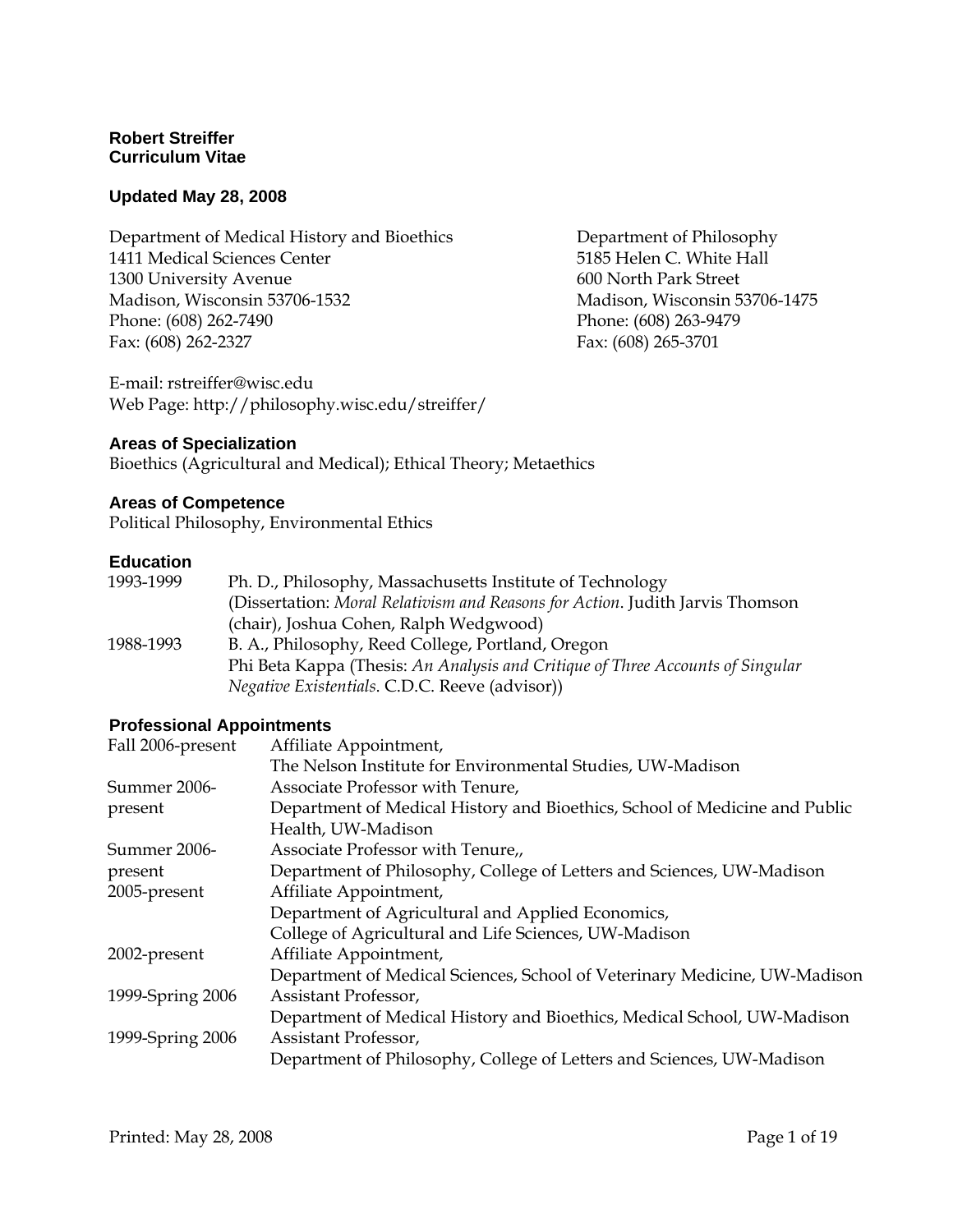### **Publications: Refereed Books**

1. Streiffer, Robert. 2003. *Moral Relativism and Reasons for Action.* Studies in Ethics, ed. Robert Nozick. New York: Routledge.

### **Publications: Peer Reviewed Articles**

- 1. Streiffer, Robert. 2008. "Informed Consent and Federal Funding for Stem Cell Research." *Hastings Center Report* 38(3): 40-47.
- 2. Streiffer, Robert. 2007. "Wittgenstein on the General Form of a Proposition." *Analysis and Metaphysics* 6: 468-472.
- 3. Streiffer, Robert (lead author), Alan Rubel, and Julie Fagan. 2006. "Medical Privacy and the Public's Right to Vote: What Presidential Candidates Should Disclose." *The Journal of Medicine and Philosophy* 31: 417-439.
- 4. Streiffer, Robert. 2006. "Academic Freedom and Industry-Imposed Restrictions on Academic Biotechnology Research." *The Kennedy Institute of Ethics Journal* 16(2): 129-149.
- 5. Streiffer, Robert. 2005. "At the Edge of Humanity: Human Stem Cells, Chimeras, and Moral Status." *The Kennedy Institute of Ethics Journal* 15(4): 347-370. Also forthcoming in *Ethics and the Life Sciences*, ed. F. Adams, Special Supplement, *Journal of Philosophical Research.* Charlottesville, Virginia: Philosophy Documentation Center Press
- 6. Streiffer, Robert. 2005. "An Ethical Analysis of Ojibway Objections to Genomics and Genetics Research on Wild Rice." *Philosophy in the Contemporary World*, special issue on the ownership of common goods 12(2): 37-45.
- 7. Streiffer, Robert (lead author) and Thomas Hedemann. 2005. "The Political Import of Intrinsic Objections to Genetically Engineered Food." *The Journal of Agricultural and Environmental Ethics* 18(2): 191-210.
- 8. Rubel, Alan (lead author) and Robert Streiffer. 2005. "Respecting the Autonomy of European and American Consumers: Defending Positive Labels on GM Foods." *The Journal of Agricultural and Environmental Ethics* 18(1): 75-84.
- 9. Streiffer, Robert (lead author) and Alan Rubel. 2004. "Democratic Principles and Mandatory Labeling of Genetically Engineered Food." *Public Affairs Quarterly* 18(3): 223-248.
- 10. Streiffer, Robert (lead author), and Alan Rubel. 2003. "Choice Versus Autonomy in the GM Food Labeling Debate." *AgBioForum* 6(3): 141-42.

### **Publications: Refereed Book Chapters**

1. Streiffer, Robert (lead author) and Alan Rubel. 2007. "Genetically Engineered Animals and the Ethics of Food Labeling," In *The Labeling of Genetically Modified Food*s, in Oxford University Press's series Environmental Ethics and Science Policy, ed. P. Weirich. Oxford: Oxford University Press, 63-87.

### **Publications: Book Reviews**

1. Streiffer, Robert. 2005. "Book Review of Gary Comstock's *Vexing Nature? The Ethical Case against Agricultural Biotechnology*." *Environmental Ethics* 27(2): 213-216.

### **Publications: Other**

- 1. Streiffer, Robert. Forthcoming. "Animal Biotechnology and the Non-Identity Problem." Peer Commentary in *American Journal of Bioethics*.
- 2. Streiffer, Robert. 2003. "In Defense of the Moral Relevance of Species Boundaries." Peer commentary in *American Journal of Bioethics* 3(3): 37-38. Also forthcoming in *The Animal Ethics Reader, 2nd Edition*, ed. S. Armstrong and R. Botzer. Routledge Press.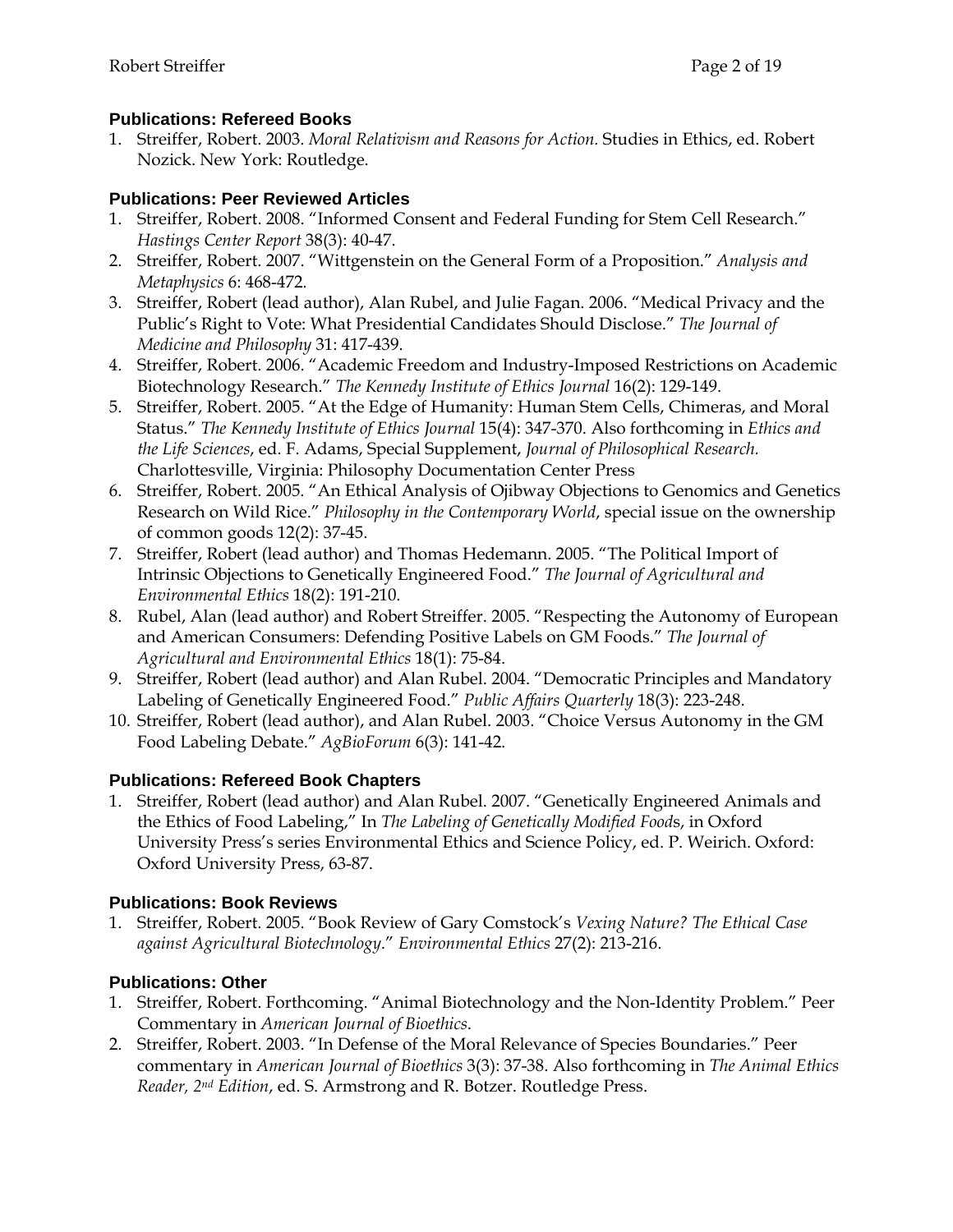3. Streiffer, Robert. 2000. "Is Any Proposition Expressible by an Unstable Sentence Also Expressible by a Stable Sentence?" In *The Linguistic Philosophy Interface, Volume I*, ed. R. Bhatt, P. Hawley, and I. Maitra. Cambridge, Mass.: MIT Working Papers in Philosophy and Linguistics, 305-325.

### **Works in Progress**

- 1. Streiffer, Robert, "Chimeras," for the Stanford Encyclopedia of Philosophy
- 2. Streiffer, Robert. "Moral Status: Clarifying the Concept."
- 3. Streiffer, Robert. "Altered Nuclear Transfer."
- 4. Streiffer, Robert. "Chimeras, Abortions, and Legitimacy: Implications of the Abortion Debate for Public Policy on Animal/Human Chimera Research."
- 5. *At the Edge of Humanity*: *Modern Biotechnology and the Animal/Human Divide*
- 6. *Agricultural Biotechnology: The Ethical and Policy Issues.*
- 7. "The Welfare Argument for Diminished Animals."
- 8. "Genetically Engineered Foods, Consumer Sovereignty, and the Democratic Impulse," with Jeff Burkhardt.

### **Grant- and Award-Related Activities**

\* denotes PI or Co-PI status

| Spring 2008 -                | What Is Human? An interdisciplinary humanities and science initiative at<br>the Center for the Humanities in the College of Letters and Sciences,<br>supported by the Robert F. and Jean E. Holtz Fund of the University of<br>Wisconsin Foundation. Member of the transplantation and chimera working<br>group.                                                               |
|------------------------------|--------------------------------------------------------------------------------------------------------------------------------------------------------------------------------------------------------------------------------------------------------------------------------------------------------------------------------------------------------------------------------|
| Fall 2008 -<br>Spring 2009   | * UW Research Sabbatical support for At the Edge of Humanity: Modern<br>Biotechnology and the Animal/Human Divide.                                                                                                                                                                                                                                                             |
| Summer 2008                  | * Graduate School Research Competition, UW-Madison. \$8,006 for research<br>support on At the Edge of Humanity: Modern Biotechnology and the<br>Animal/Human Divide.                                                                                                                                                                                                           |
| Summer 2007                  | * Graduate School Research Competition, UW-Madison. \$8,006 for research<br>support on "Moral Status: Clarifying the Concept."                                                                                                                                                                                                                                                 |
| Spring 2007 -<br>Spring 2008 | * Kellogg Foundation planning grant for developing a multi-year series of<br>workshops on animal science, animal welfare, and agricultural ethics.<br>\$100,000, for 1 year. Not funded.                                                                                                                                                                                       |
| Fall 2006 -<br>Summer 2011   | NSF Research Experience for Undergraduates grant proposal for developing<br>an integrated biological sciences summer research program for<br>undergraduates. PI is Janet Branchaw, UW-Madison. I am serving as a<br>consultant on the project to help develop interdisciplinary ethics materials<br>for incorporation into the program. Total grant proposal is for \$425,000. |
| Summer 2006-<br>Spring 2007  | * Graduate School Research Competition, UW-Madison. \$7,065 for research<br>support on animal welfare and biotechnology. PA Funding for 9 months, at<br>33%.                                                                                                                                                                                                                   |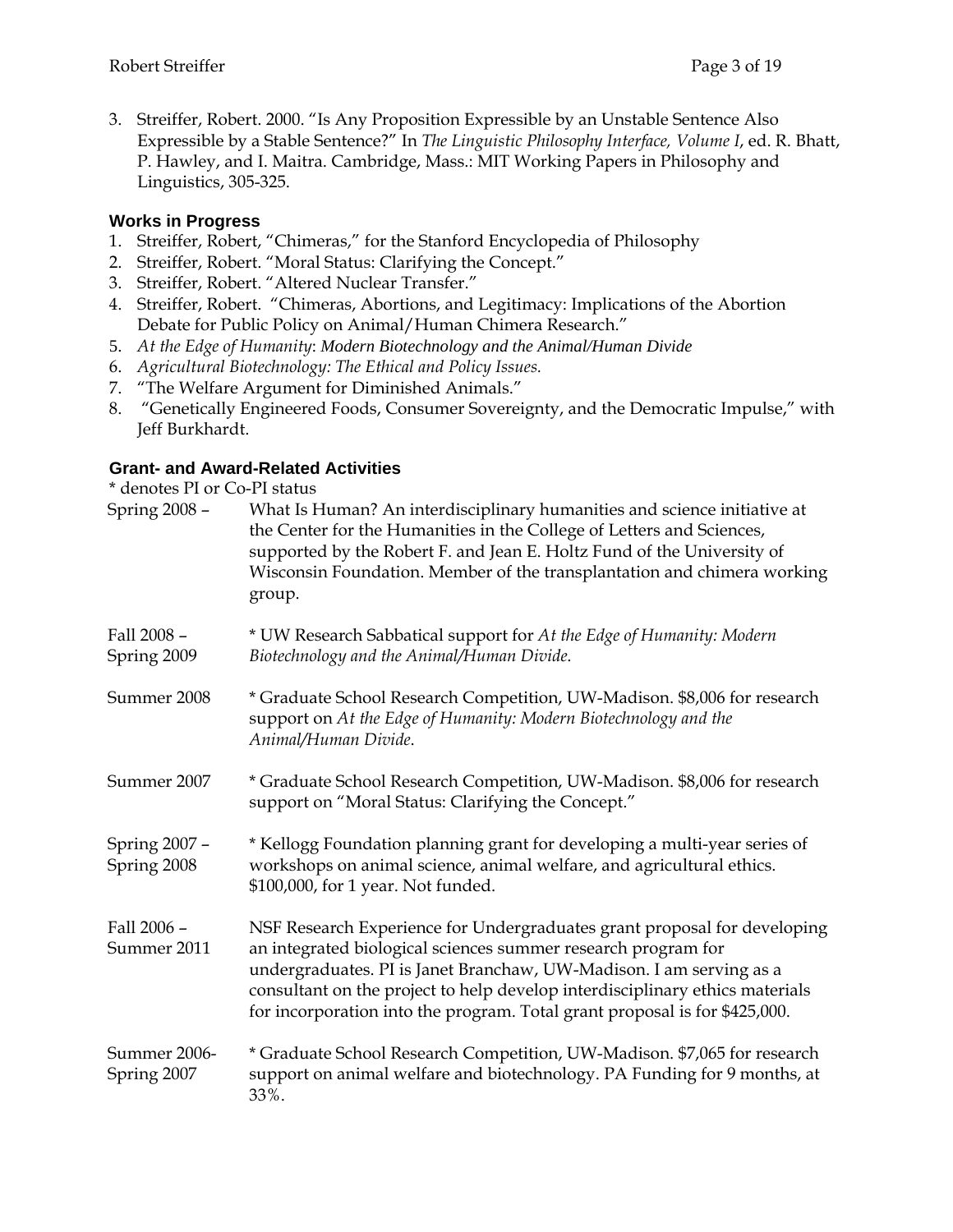| January 1, 2006-<br>January 1, 2011 | NSF Interdisciplinary Graduate Research Education and Training grant<br>proposal for developing a curriculum on biological conservation and<br>sustainable development in Yunnan, China. PI is Josh Posner at UW-<br>Madison. Funding for development of ethics teaching materials, two trips to<br>Yunnan, China, and possible graduate student support. Total grant proposal<br>is for \$3,099,426.  |  |  |
|-------------------------------------|--------------------------------------------------------------------------------------------------------------------------------------------------------------------------------------------------------------------------------------------------------------------------------------------------------------------------------------------------------------------------------------------------------|--|--|
| Summer 2005-<br>Spring 2006         | * Graduate School Research Competition, UW-Madison. \$14,354 for research<br>support on "At the Edge of Humanity: Human Stem Cells, Chimeras, and<br>Moral Status," published in The Kennedy Institute of Ethics and forthcoming<br>in Ethics and the Life Sciences (Charlottesville, Virginia: Philosophy<br>Documentation Center)                                                                    |  |  |
| Fall 2005-<br>Spring 2008           | NSF Ethics Education in Science and Engineering Program. A Model<br>Curriculum for Land Grant Universities in Research Ethics. PI is Gary<br>Comstock, North Carolina State University. Total grant award is for<br>\$250,000. UW portion of the grant is approximately \$24,000. I am the<br>Institutional Leader for UW-Madison, and am a member of the grant<br>steering committee.                 |  |  |
| Summer 2003                         | * Graduate School Research Competition, UW-Madison. \$7,800 for research<br>support on "Democratic Principles and Mandatory Labeling of Genetically<br>Engineered Food," published in Public Affairs Quarterly.                                                                                                                                                                                        |  |  |
| Summer 2002                         | * Graduate School Research Competition, UW-Madison. \$6,500 for research<br>support on "The Political Import of Intrinsic Objections to Genetically<br>Engineered Food," published in the Journal of Agricultural and Environmental<br>Ethics.                                                                                                                                                         |  |  |
| Fall 2000-<br>Summer 2004           | USDA/IFAFS. Consortium to Address Social, Economic, and Ethical<br>Aspects of Biotechnology. PI is Donna Hess, South Dakota State University.<br>Total grant award was for \$3.5 million. I was responsible for the bioethics<br>component at UW-Madison. UW-Madison bioethics portion of the grant<br>was \$152,000 for research support, research assistant support, and one<br>Bioethics Institute. |  |  |
| 2005-present                        | <b>Professional Affiliations</b><br>The Holtz Center for Science and Technology Studies, UW-Madison                                                                                                                                                                                                                                                                                                    |  |  |

- 2001-present Agriculture, Food, and Human Values Society
- 1999-present American Society of Bioethics and Humanities
- 1999-present American Association for the Advancement of Science
- 1993-present American Philosophical Association

# **Presentations for Professional Groups**

1. July 2007 "Ethical Concerns and Guidelines Involving Human Embryonic Stem Cell Chimeras: ESCROs for IACUCs," Public Responsibilities in Medicine and Research IACUC 2008, Atlanta, Georgia, 25 minutes, 11 people.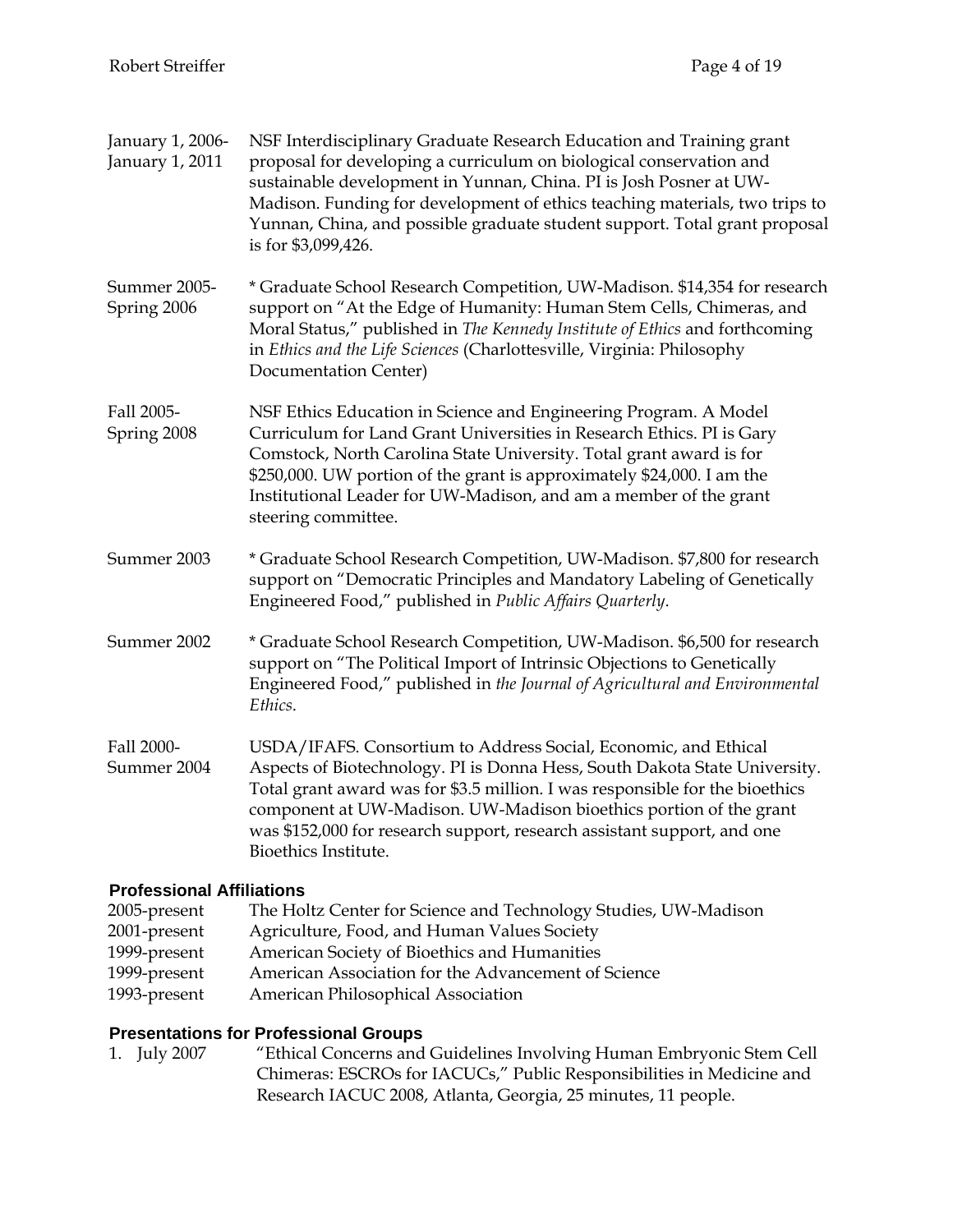|    | 2. July 2007      | "The Contribution Philosophers Can Make to the Biofuels Debate,"             |
|----|-------------------|------------------------------------------------------------------------------|
|    |                   | Agriculture and Environmental Ethics Conference, Ames, Iowa, 20              |
|    |                   | minutes, 15 people.                                                          |
|    | 3. July 2007      | "Embryo Donor Consent and the NIH Human Embryonic Stem Cell                  |
|    |                   | Lines," Bioethics Retreat 2007, Lake George, New York, 1 1/2 hrs, 15 people. |
| 4. | April 2007        | "Animal Ethics and Research Ethics," Research Ethics Education: Beyond       |
|    |                   | RCR Training, North Carolina State University, 2 1/2 hrs, 20 people.         |
| 5. | March 2007        | "Academic Freedom and Commercial Academic-Industry Relations:                |
|    |                   | Challenges and Strategies," keynote address for Ethical Issues in a Market-  |
|    |                   | Driven University, Iowa State University, 1 hr, 70 people.                   |
|    | 6. February 2007  | "Ethical and Policy Issues Arising from Human/Animal Chimeras," Holtz        |
|    |                   | Center for Science and Technology Studies, University of Wisconsin,          |
|    |                   | Madison. 1 hr, 20 people.                                                    |
| 7. | November          | "Emerging Issues in Human Embryonic Stem Cell Research: Chimeras,"           |
|    | 2006              | National Academy of Sciences Human Embryonic Stem Cell Research              |
|    |                   | Advisory Committee, Washington, D. C. 15 minutes, 120 people.                |
| 8. | September         | "Research Ethics Here at UW," UW Genetics Fridays-at-Noon-Panel, 1 hr.,      |
|    | 2006              | 25 people.                                                                   |
| 9. | <b>July 2006</b>  | "Genetically Engineered Animals and the Ethics of Food Labeling," Joint      |
|    |                   | Meeting of the Animal Dairy Science Association and the American             |
|    |                   | Society of Animal Sciences, Minneapolis, Minnesota. 20 minutes, 75           |
|    |                   | people.                                                                      |
|    | 10. April 2006    | "Animal/Human Stem Cell Chimeras," Southern Graphics Council                 |
|    |                   | Conference: Genetic ImPRINT, Madison, Wisconsin. 20 minutes, 100             |
|    |                   | people.                                                                      |
|    | 11. April 2006    | "Ethical Issues Arising from the Creation and Use of Animal/Human            |
|    |                   | Chimeras in Vision and Ophthalmology Research," Association for              |
|    |                   | Research in Vision and Ophthalmology, Fort Lauderdale, Florida., 20          |
|    |                   | minutes, 200 people.                                                         |
|    | 12. February 2006 | "At the Edge of Humanity: Stem Cells, Chimeras, and Moral Status,"           |
|    |                   | Science, Public Policy, and Democracy Colloquia Series, UW-Madison. 1 1/2    |
|    |                   | hrs, 45 people.                                                              |
|    | 13. November      | "Ethical Issues in Animal Biotechnology," Center for Regenerative            |
|    | 2005              | Biology, University of Connecticut.                                          |
|    | 14. November      | "Ethical Issues in Plant Biotechnology," Departments of Plant Science and    |
|    | 2005              | Molecular and Cell Biology, University of Connecticut.                       |
|    | 15. November      | "Genetically Engineered Animals and the Ethics of Food Labels," with         |
|    | 2005              | Alan Rubel. Labeling Genetically Modified Food, University of Missouri-      |
|    |                   | Columbia.                                                                    |
|    | 16. June 2005     | "Using Biotechnology to Place Limits on the Development of Animals and       |
|    |                   | Human Embryos: Blind Chickens, Microencephalic Pigs, and Human               |
|    |                   | Biological Artifacts." The Bioethics Retreat 2005, Asilomar, California.     |
|    | 17. June 2005     | "The Welfare Argument for Diminished Animals." The annual joint              |
|    |                   | meeting of the Agricultural, Food, and Human Values Society and the          |
|    |                   | Association for the Study of Food and Society, Portland, Oregon.             |
|    | 18. June 2005     | "Institutionalizing Ethical Analysis." The annual joint meeting of the       |
|    |                   | Agricultural, Food, and Human Values Society and the Association for the     |
|    |                   | Study of Food and Society, Portland, Oregon.                                 |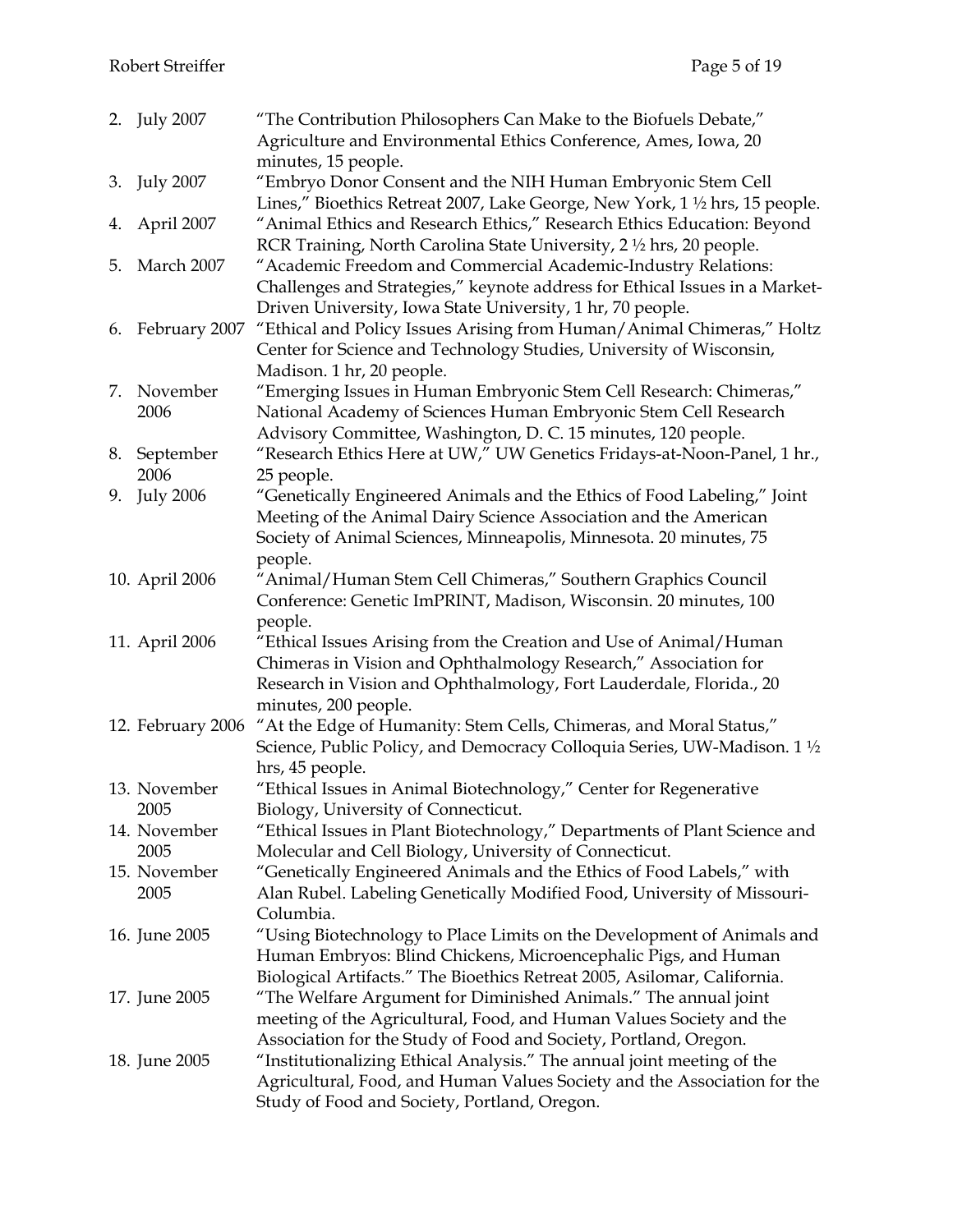| 19. June 2005    | "Chimeras." The 2005 Bioethics Institute, Iowa State University, Ames,<br>Iowa. 1/2 hr, 33 life science faculty.                               |
|------------------|------------------------------------------------------------------------------------------------------------------------------------------------|
|                  |                                                                                                                                                |
| 20. June 2005    | "Ethical Theory for Life Science Faculty." The 2005 Bioethics Institute,<br>Iowa State University, Ames, Iowa. 2 hrs, 33 life science faculty. |
| 21. Spring 2005  | "Species Mixing." The 6 <sup>th</sup> Annual Clinical Embryologist Summit                                                                      |
|                  | Conference: Ethics and ART, UW-Madison. 3/4 hr.                                                                                                |
| 22. Spring 2005  | "The GE Food Labeling Debate: What Should We Be Measuring?"                                                                                    |
|                  | Presentation for the Colloquia Series of the Department of Agricultural                                                                        |
|                  | and Applied Economics, UW-Madison.                                                                                                             |
| 23. Fall 2004    | "Human Embryonic Stem Cells, Chimeras, and Moral Status." Paper                                                                                |
|                  | presentation at the American Philosophical Association's Life Science                                                                          |
|                  | Ethics Conference, Newark, Delaware.                                                                                                           |
| 24. June 2004    | "Human Embryonic Stem Cells, Chimeras, and Moral Status." The 2004                                                                             |
|                  | Bioethics Retreat, Wintergreen, Virginia.                                                                                                      |
| 25. Spring 2004  | "Human Embryonic Stem Cells, Chimeras, and Moral Status." The                                                                                  |
|                  | Veterinary Ethics Group, UW-Madison School of Veterinary Medicine.                                                                             |
| 26. Fall 2003    | "Agricultural Biotechnology and Developing Countries." The                                                                                     |
|                  | Biotechnology Program for South and Central Asia. 15 audience members                                                                          |
|                  | from news organizations, academic institutions, industry, and                                                                                  |
|                  | government institutions located in South and Central Asia.                                                                                     |
| 27. October 2003 | "Democratic Principles and Mandatory Labeling of Genetically                                                                                   |
|                  | Engineered Foods," with Alan Rubel. The 2003 annual meeting of the                                                                             |
|                  | American Society for Bioethics and Humanities, Montreal, Canada.                                                                               |
| 28. June 2003    | "Ethical Theory for Life Science Faculty." The 2003 Bioethics Institute,                                                                       |
|                  | University of Minnesota. 3 hrs, 30 life science faculty.                                                                                       |
| 29. June 2003    | "Politics and Science." The 2003 Bioethics Institute, University of                                                                            |
|                  | Minnesota. $1 \frac{1}{2}$ hrs, 30 life science faculty.                                                                                       |
| 30. June 2003    | "Genetically Engineered Food and the Moral Duties of Providers and                                                                             |
|                  | Recipients of Food Aid." The 2003 Bioethics Retreat, Shanty Creek,                                                                             |
|                  | Michigan.                                                                                                                                      |
| 31. June 2003    | "An Argument for Mandatory Labeling of Genetically Engineered Food,"                                                                           |
|                  | with Alan Rubel. The 2003 joint annual meeting of the Society for                                                                              |
|                  | Agriculture, Food, and Human Values, and the Association for the Study                                                                         |
|                  | of Food and Society, Austin, Texas.                                                                                                            |
| 32. May 2003     | "Plato and Genetically Engineered Food." The 2003 annual meeting of the                                                                        |
|                  | UW-Madison Food Research Institute.                                                                                                            |
| 33. Spring 2003  | "The Ethics of Genetically Engineering Animals for Use in Agriculture                                                                          |
|                  | and Medical Research." Conference on Animal Biotechnology, UW-                                                                                 |
|                  | Extension.                                                                                                                                     |
| 34. Spring 2003  | "Enviropigs: Evaluating the First GE Food Animal." Conference on                                                                               |
|                  | Animal Biotechnology, UW-Extension.                                                                                                            |
| 35. Spring 2003  | "Bioethics in the High School Curriculum." The University of Wisconsin-                                                                        |
|                  | Madison Office of Education Outreach. 1 day workshop, 15 participants.                                                                         |
| 36. Fall 2002    | "The Ethics of Enviropigs." New Perspectives on Agricultural                                                                                   |
|                  | Biotechnology, UW-Extension.                                                                                                                   |
| 37. Fall 2002    | "An Ethical Analysis of Recent Ojibwa Protests to Wild Rice Genomics."                                                                         |
|                  | The Food, Land, and Culture Conference, University of Wisconsin-                                                                               |
|                  | Extension.                                                                                                                                     |
|                  |                                                                                                                                                |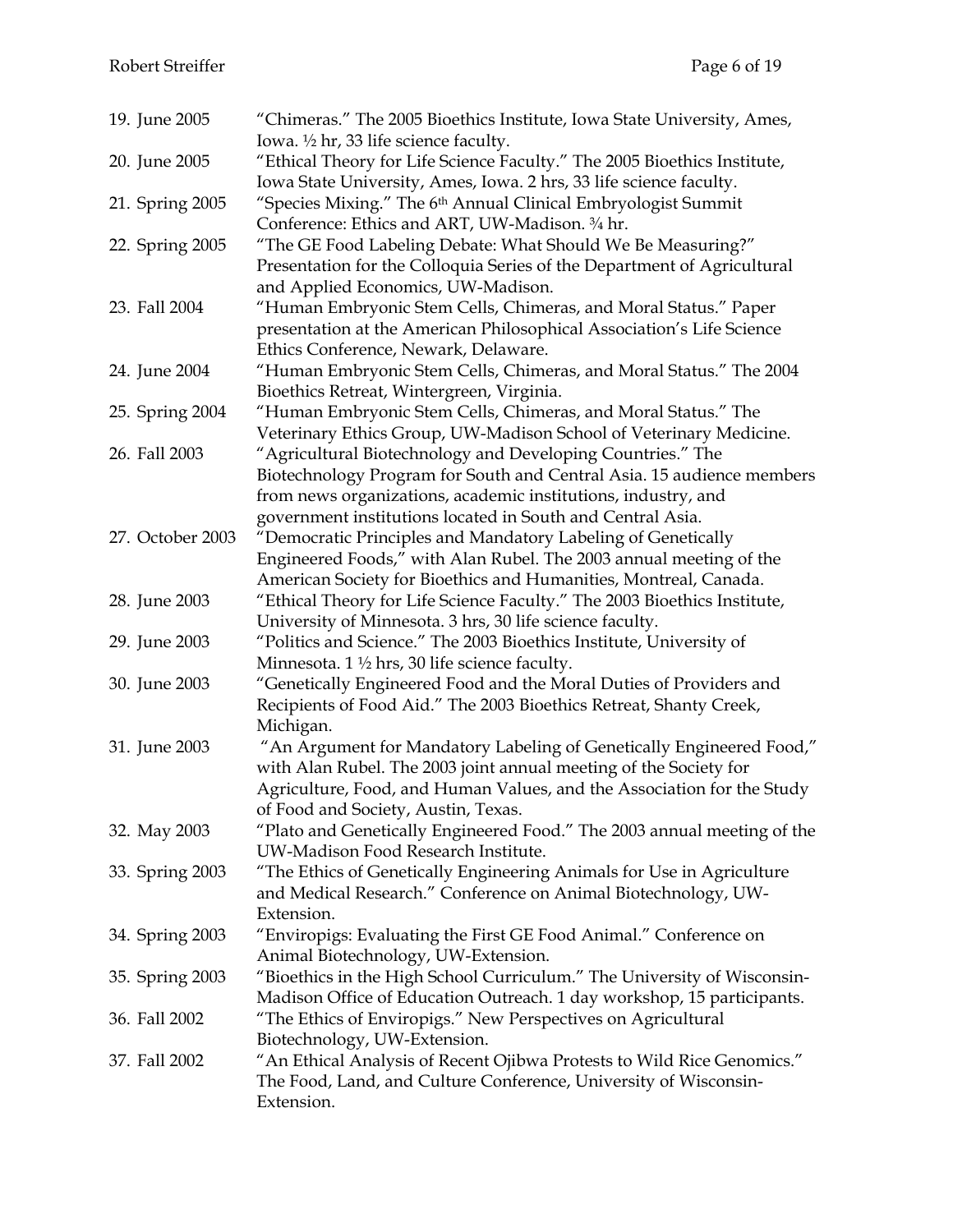| 38. Summer 2002 | "Introducing Ethics into Health Science Classes." The Summer Health<br>Institute, Madison Area Technical College.                                                                                                                                                   |
|-----------------|---------------------------------------------------------------------------------------------------------------------------------------------------------------------------------------------------------------------------------------------------------------------|
| 39. Summer 2002 | "Ethical Theory for Life Science Faculty." The 2002 Bioethics Institute,<br>UW-Madison. 3 hrs, 33 life science faculty.                                                                                                                                             |
| 40. Summer 2002 | "Politics and Science." The 2002 Bioethics Institute, UW-Madison. $1\frac{1}{2}$ hr,<br>33 life science faculty.                                                                                                                                                    |
| 41. Summer 2002 | "The Distinction between Ethics and Politics in the Debate over GM<br>Food," with Thomas Hedemann. The 2002 joint annual meeting of the<br>Agriculture, Food, and Human Values Society and the Association for the<br>Study of Food and Society, Chicago, Illinois. |
| 42. Summer 2002 | "Liberal Neutrality and Human Embryonic Stem Cell Research." The 2002<br>Bioethics Retreat, Lake Placid, New York.                                                                                                                                                  |
| 43. Spring 2002 | "Biotechnology and Academic Freedom." University of Illinois at Urbana-<br>Champaign.                                                                                                                                                                               |
| 44. Spring 2002 | "Introducing Ethics in the High School Life Science Classroom." The<br>Madison Area Technical College's High School Sharing Day.                                                                                                                                    |
| 45. Spring 2002 | "Biotechnology and Academic Freedom." The Rural Sociology Brown Bag<br>Series, UW-Madison.                                                                                                                                                                          |
| 46. Spring 2002 | "The Ethics of Genetically Engineering Animals for Use in Agriculture."<br>The New Biology: Issues and Opportunities Conference, the Center for<br>Advance Study. University of Illinois at Urbana-Champaign.                                                       |
| 47. Spring 2002 | "The Ethics of Human Embryonic Stem Cell Research." For Covance<br>Laboratories.                                                                                                                                                                                    |
| 48. Spring 2002 | "The Ethics of Human Embryonic Stem Cell Research." Keynote Address,<br>Iowa State University Bioethics Retreat. 2 hrs.                                                                                                                                             |
| 49. Summer 2001 | "Ethical Theory for Life Science Faculty." The 2001 Bioethics Institute,<br>Iowa State University. 3 hrs, 55 life science faculty.                                                                                                                                  |
| 50. Summer 2001 | "Consumer Sovereignty and the Democratic Impulse." The 2001 joint<br>annual meeting of the Agriculture, Food, and Human Values Society and<br>the Association for the Study of Food and Society, Minneapolis,<br>Minnesota.                                         |
| 51. Spring 2001 | "Ethical Issues Arising from the Use of Modern Biotechnology in<br>Agriculture: A Primer." The UW-Madison Agronomy Colloquia.                                                                                                                                       |
| 52. Spring 2001 | Academic Freedom, Biotechnology, and Ethics." The 2001 Academic<br>Freedom Conference: Academic Freedom: Rights, Responsibilities, and<br>Challenges, UW-Madison                                                                                                    |
| 53. Fall 2000   | "Ethical Theory, Applied Ethics, and Research on Animals." For the<br>Veterinary Students Ethics Club, UW-Madison                                                                                                                                                   |
| 54. Fall 2000   | "Values, Risk, and the Public Funding of Transgenic Crop Research." The<br>UW-Madison College of Agriculture and Life Sciences and Extension<br>Conference on Agriculture and Biotechnology.                                                                        |
| 55. Spring 1999 | "Civil Disobedience and the Scientists at Los Alamos." The Teagle<br>Seminar on Science and Ethics, Hood College, Frederick, Maryland.                                                                                                                              |

# **Conference Planning Committees**

| 1. Summer 2007-Spring | Evolution in the 21 <sup>st</sup> Century. The 2008 BTCI International         |
|-----------------------|--------------------------------------------------------------------------------|
| 2008                  | Bioethics Forum, Madison, Wisconsin. (Conference Moderator)                    |
|                       | 2. Summer 2006-Summer From Therapy to Enhancement. The 2007 BTCI International |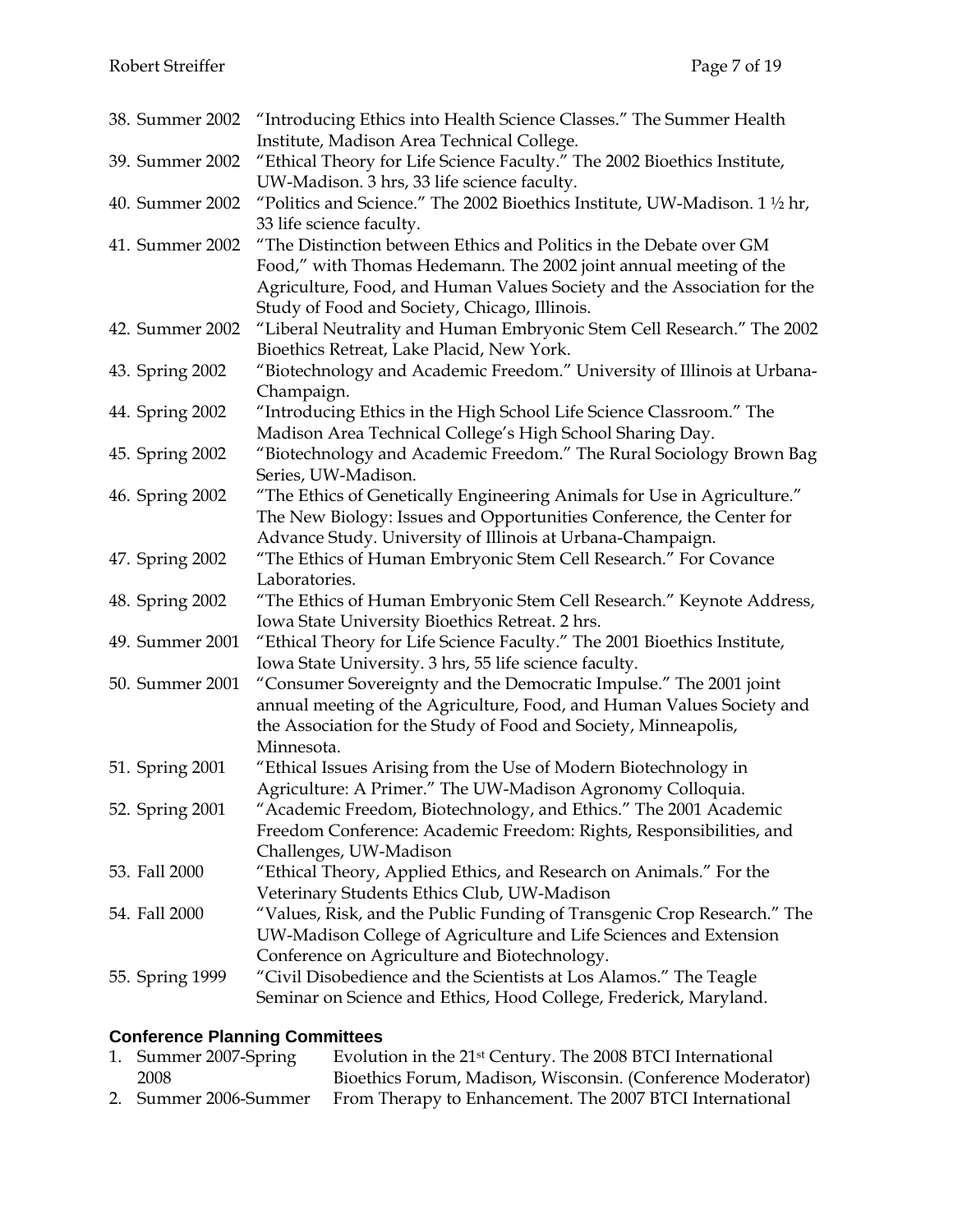|    | 2007                      | Bioethics Forum, Madison, Wisconsin.                          |
|----|---------------------------|---------------------------------------------------------------|
| 3. | Fall 2005-Summer 2006     | Clones and Chimeras. The 2006 BTCI International Bioethics    |
|    |                           | Forum, Madison, Wisconsin.                                    |
| 4. | Fall 2004-Summer 2005     | 2005 Bioethics Institute, Iowa State University, Ames, Iowa.  |
| 5. | Fall 2002-Summer 2003     | 2003 Bioethics Institute, University of Minnesota.            |
| 6. | Spring 2003               | Animal Biotechnology, UW-Extension.                           |
| 7. | Spring 2003               | Who Decides? The 2003 BTCI International Bioethics Forum,     |
|    |                           | Madison, Wisconsin.                                           |
| 8. | Fall 2002                 | New Perspectives on Agricultural Biotechnology, UW-           |
|    |                           | Extension.                                                    |
| 9. | Fall 2002                 | Food, Land, and Culture, UW-Extension, the Lac Courte         |
|    |                           | Oreilles Ojibwa Community College, and the Center for World   |
|    |                           | Affairs and the Global Economy.                               |
|    | 10. Fall 2001-Summer 2002 | 2002 Bioethics Institute, Director, UW-Madison.               |
|    | 11. Fall 2001-Summer 2002 | Defining Life, Changing Life, and Owning Life. The 2002 BTCI  |
|    |                           | International Bioethics Forum, Madison, Wisconsin.            |
|    | 12. Fall 2000-Summer 2001 | 2001 Bioethics Institute, Iowa State University, Ames, Iowa.  |
|    | 13. Summer 2000           | Genetically Modified Food: Risks, Rewards, and Realities, The |
|    |                           | Wisconsin Academy, Madison, Wisconsin.                        |

# **Honors**

| Fall 1998 | Dean's Award for Excellence in Student Teaching, John F. Kennedy School |
|-----------|-------------------------------------------------------------------------|
|           | of Government, Harvard University                                       |
| Fall 1997 | Dean's Award for Excellence in Student Teaching, John F. Kennedy School |
|           | of Government, Harvard University                                       |
| 1993-1997 | Full Graduate Fellowship, Massachusetts Institute of Technology         |
| 1993      | Phi Beta Kappa, Reed College                                            |

# **Service: Presentations for Non-Professional Groups**

| 1. Spring 2008 | "Evolution, Intelligent Design, and State Neutrality," The 2008 Bioethics      |
|----------------|--------------------------------------------------------------------------------|
|                | Forum: Evolution in the 21 <sup>st</sup> Century, Biopharmaceutical Technology |
|                | Center, Madison, Wisconsin. 15 minutes, 100 people.                            |
| 2. Summer 2007 | "Emerging Issues in Human Embryonic Stem Cell Research," Wisconsin             |
|                | Rural Leadership program. 2 hrs, 38 people.                                    |
| 3. Spring 2007 | "Emerging Issues in Human Embryonic Stem Cell Research," University of         |
|                | Wisconsin Alumni Association and the Monona Branch of the American             |
|                | Association of University Women, University of Wisconsin, Madison. 1 hr,       |
|                | 120 people.                                                                    |
| 4. Spring 2007 | "The Ethics of Modern Biotechnology," Lakeland College, Sheboygan,             |
|                | Wisconsin. 45 minutes, 13 students.                                            |
| 5. Spring 2007 | "Ethical Issues Arising from Human Embryonic Stem Cell Research,"              |
|                | Junior Science, Engineering, and Humanities Symposium. Madison,                |
|                | Wisconsin. 1 1/2 hrs, 80 high school students, 20 high school teachers.        |
| 6. Spring 2007 | "Evaluating the Argument for Altered Nuclear Transfer" The Isthmus             |
|                | Society Panel on Stem Cells, Embryos, and Ethics: Is There a Way Forward,      |
|                | with William Hurlbut, Clive Svendsen, and Bishop Robert Morlino.               |
|                | Madison, Wisconsin. 15 minutes, 250 people.                                    |
| 7. Spring 2007 | "Oversight and Regulation of the Use of Human Stem Cells to Create             |
|                |                                                                                |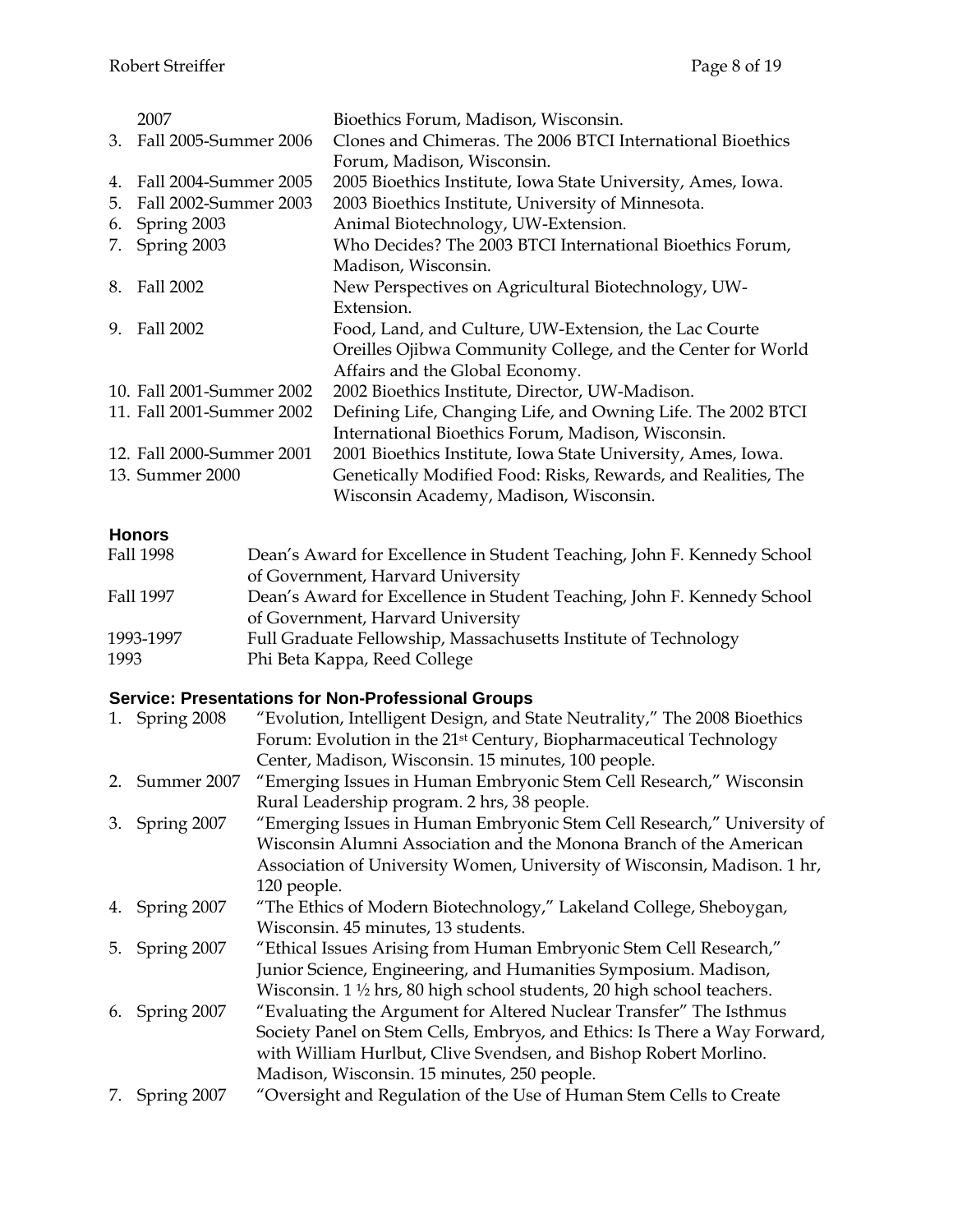|                 | Human/Animal Chimeras," Wed Nite @ Lab, University of Wisconsin,         |
|-----------------|--------------------------------------------------------------------------|
|                 | Madison. 2 hrs, 30 people.                                               |
| 8. Spring 2006  | Oversight and Regulation of the Use of Human Stem Cells to Create        |
|                 | Human/Animal Chimeras" The 2006 Bioethics Forum, Biopharmaceutical       |
|                 | Technology Center, Madison, Wisconsin.                                   |
| 9. Spring 2005  | "Human Stem Cells and Chimeras." Verona High School. 1 hr, 25 students.  |
| 10. Spring 2005 | "Ethical Issues in the Creation of Animal/Human Chimeras" The 2005       |
|                 | Bioethics Forum, Biopharmaceutical Technology Center, Madison,           |
|                 | Wisconsin.                                                               |
| 11. Spring 2005 | "Human Embryonic Stem Cells and Chimeras," with Dr. Su-Chun Zhang.       |
|                 | Undergraduate Biological Research Society. 1/2 hr, 80 people.            |
|                 |                                                                          |
| 12. Fall 2004   | "Human Cloning." Bethel Lutheran Church. 3 hrs, 60 people.               |
| 13. Fall 2004   | "Ethical Issues Arising from Human Embryonic Stem Cell Research and      |
|                 | Cloning." Verona High School. 1 1/2 hrs, 30 students.                    |
| 14. Spring 2004 | "The Ethics of Human Embryonic Stem Cell Research." Datex-Ohmeda. 1      |
|                 | hr, 60 people.                                                           |
| 15. Fall 2003   | "Ethical Issues Arising from Human Embryonic Stem Cell Research and      |
|                 | Cloning." Verona High School. 1 1/2 hrs, 30 students.                    |
| 16. Spring 2003 | "A Case Study on Using Case Studies: Using the UW Cystic Fibrosis Early  |
|                 | Genetic Screening and Treatment Protocol to Discuss Research Ethics,"    |
|                 | with Ryan Spellecy. The Bioethics Forum, Biopharmaceutical Technology    |
|                 | Center, Madison, Wisconsin                                               |
| 17. Spring 2003 | "Ethical Issues Arising from Human Embryonic Stem Cell Research and      |
|                 | Cloning." Verona High School. 1 1/2 hrs, 60 students.                    |
| 18. Spring 2003 | "The Science and Ethics of Human Embryonic Stem Cell Research," with     |
|                 | Carl Gulbrandsen, Managing Director of the Wisconsin Alumni Research     |
|                 | Foundation. Bethel Lutheran Church. 2 hrs, 110 people.                   |
| 19. Fall 2002   | "Human Embryonic Stem Cells: The Ethical Conflicts and Avenues for       |
|                 | Resolution." President's Ethics Symposium, State University of New York. |
|                 | $\frac{1}{2}$ hr, 100 people.                                            |
| 20. Spring 2002 | "What's All the Brouhaha about Stem Cell Research?" The Wisconsin Idea   |
|                 | Series.                                                                  |
| 21. Fall 2001   | "Animal Rights and Moral Theory." The Veterinary Ethics Club, UW-        |
|                 | Madison.                                                                 |
| 22. Fall 2001   | "The Ethics of Human Embryonic Stem Cell Research." The Kiwanis Club,    |
|                 | Madison, Wisconsin.                                                      |
| 23. Fall 2001   | "Ethics and Biotechnology." The Committee for Social Affairs of the      |
|                 | Hessischer Landtag (The Hessian Parliament), with representatives from   |
|                 | the Christian Democratic Union, the Social Democratic Party, the Liberal |
|                 | Party, and the media.                                                    |
| 24. Spring 2001 | "Religious Freedom and the Right to Refuse Lifesaving Medical            |
|                 | Treatment." The Hugh O'Brien Youth Leadership Group.                     |
|                 | "Patenting and the Sale of Human Tissues." The Hugh O'Brien Youth        |
| 25. Spring 2000 |                                                                          |
|                 | Leadership Group.                                                        |
| 26. Fall 1999   | "Medical Ethics – Where Are We Now?" The Participatory Learning and      |
|                 | Teaching Organization, Madison, Wisconsin.                               |
| 27. Spring 1997 | "Against Harman's Recent Defense of Moral Relativism." The 1997          |
|                 | Harvard-M.I.T. Graduate Philosophy Conference.                           |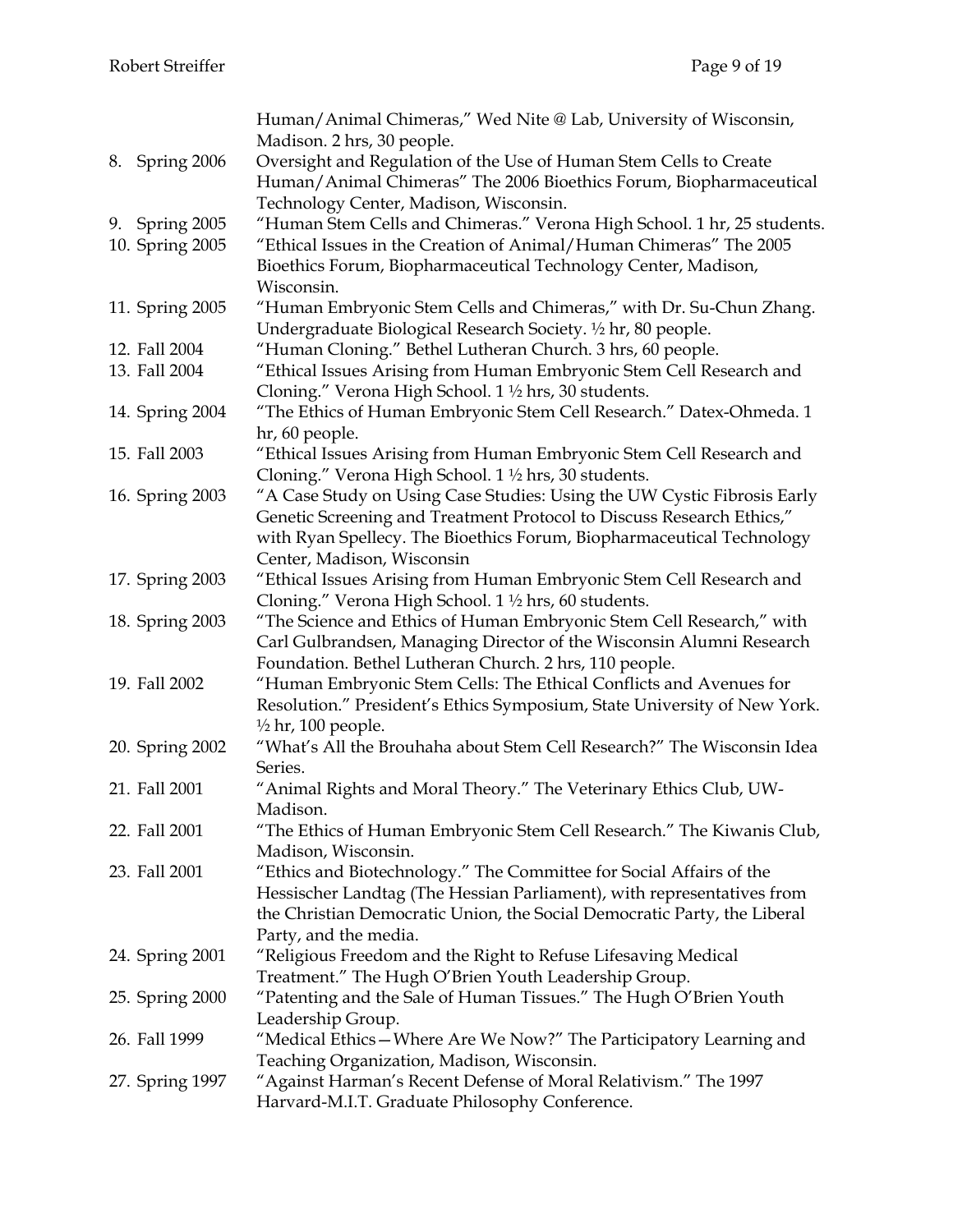| 28. Spring 1995 | "Just War Theory," with Anthony Gray. The Independent Activities         |
|-----------------|--------------------------------------------------------------------------|
|                 | Period, Massachusetts Institute of Technology, Cambridge, Massachusetts. |

# **Service: Interviews and Media**

|    |                 | * denotes that I was quoted or the subject of the interview, article, or appearance  |
|----|-----------------|--------------------------------------------------------------------------------------|
|    | 1. Spring 2008  | Chimeras and Human Embryonic Stem Cell Research, Harvey Black,                       |
|    |                 | Wisconsin People and Ideas, The Wisconsin Academy of Science, Arts, and<br>Letters.  |
|    | 2. *Fall 2007   | "When Medical Privacy Hides the Health of Presidential Candidates",                  |
|    |                 | Jeremy Hsu, New York University's Science, Health, and Environmental                 |
|    |                 | Reporting Program, published May 21, 2008 in Scienceline.                            |
|    | 3. *Fall 2006   | "Bishop Gets Ally in Stem Cell Expert; Prof's View at Odds during                    |
|    |                 | Forum," Ben Hancock, The Capital Times.                                              |
|    | 4. *Spring 2006 | "Licensing of DNA Patents by US Academic Institutions," David Epstein,               |
|    |                 | Inside Higher Ed.                                                                    |
| 5. | Spring 2006     | "Cloning Fraud: How'd It Happen," David Tenenbaum, The Why Files?                    |
| 6. | Fall 2005       | * "Experts Argue For and Against Mandatory GM Food Labeling," The<br>Non-GMO Report. |
| 7. | Summer 2005     | * "I, Chimera," James Shreeve, New Scientist.                                        |
|    | 8. Summer 2005  | * "Couple Seek Money to Save Dog," Doug Erickson, Wisconsin State                    |
|    |                 | Journal.                                                                             |
|    | 9. Spring 2005  | Using human embryonic stem cells to create human/non-human primate                   |
|    |                 | chimeras, for Joe Palca, National Public Radio.                                      |
|    | 10. Spring 2005 | * "Stem Cell Panel Ignites Debate," by Jessica Marinelli, in The Daily               |
|    |                 | Cardinal.                                                                            |
|    | 11. Spring 2005 | * 20 minute television interview on chimeras, for Focus on Diversity,                |
|    |                 | broadcast from Milwaukee, WI (audience approx. 25 thousand).                         |
|    | 12. Spring 2005 | Interviewed on using human embryonic stem cells to create chimeras by                |
|    |                 | James Shreeve, for the New York Times Magazine.                                      |
|    | 13. Fall 2004   | * Live radio interview on human/animal chimeras for The Current,                     |
|    |                 | Canadian Broadcasting Corporation Radio One (audience approx. 1.5                    |
|    |                 | million).                                                                            |
|    | 14. Fall 2004   | * Live radio interview on the introduction of human stem cells into                  |
|    |                 | animals for the Morning Magazine Radio Show in Tampa and Orlando,                    |
|    |                 | Florida.                                                                             |
|    | 15. Fall 2004   | * "Of Mice, Men and In-Between: Scientists Debate Blending of Human,                 |
|    |                 | Animal Forms." Rick Weiss, Washington Post.                                          |
|    | 16. Spring 2004 | * "One bright idea? Company making waves with fluorescent tropical                   |
|    |                 | fish." Reid Epstein, Milwaukee Journal Sentinel.                                     |
|    | 17. Fall 2002   | Pharmaceutical Production in Plants and Animals in the UK, Philip Fine,              |
|    |                 | International News Service, for 2 articles in The Farmers' Guardian and              |
|    |                 | Meat Trades Journal.                                                                 |
|    | 18. Spring 2002 | Medical Privacy and Involuntary Genetic Testing of Public Officials,                 |
|    |                 | Sarah Goforth, On-Line Wisconsin.                                                    |
|    | 19. Spring 2002 | * "Bioethics: Friday Forum Will Offer Food for Thought. Teaching the                 |
|    |                 | Ethics of Biotechnology in the Undergraduate and High School                         |
|    |                 | Curriculum," Mike Dunn, The Capital Times.                                           |
|    | 20. Fall 2001   | * "Controversy in Sweet Discovery," Jason Stein, Wisconsin State Journal,            |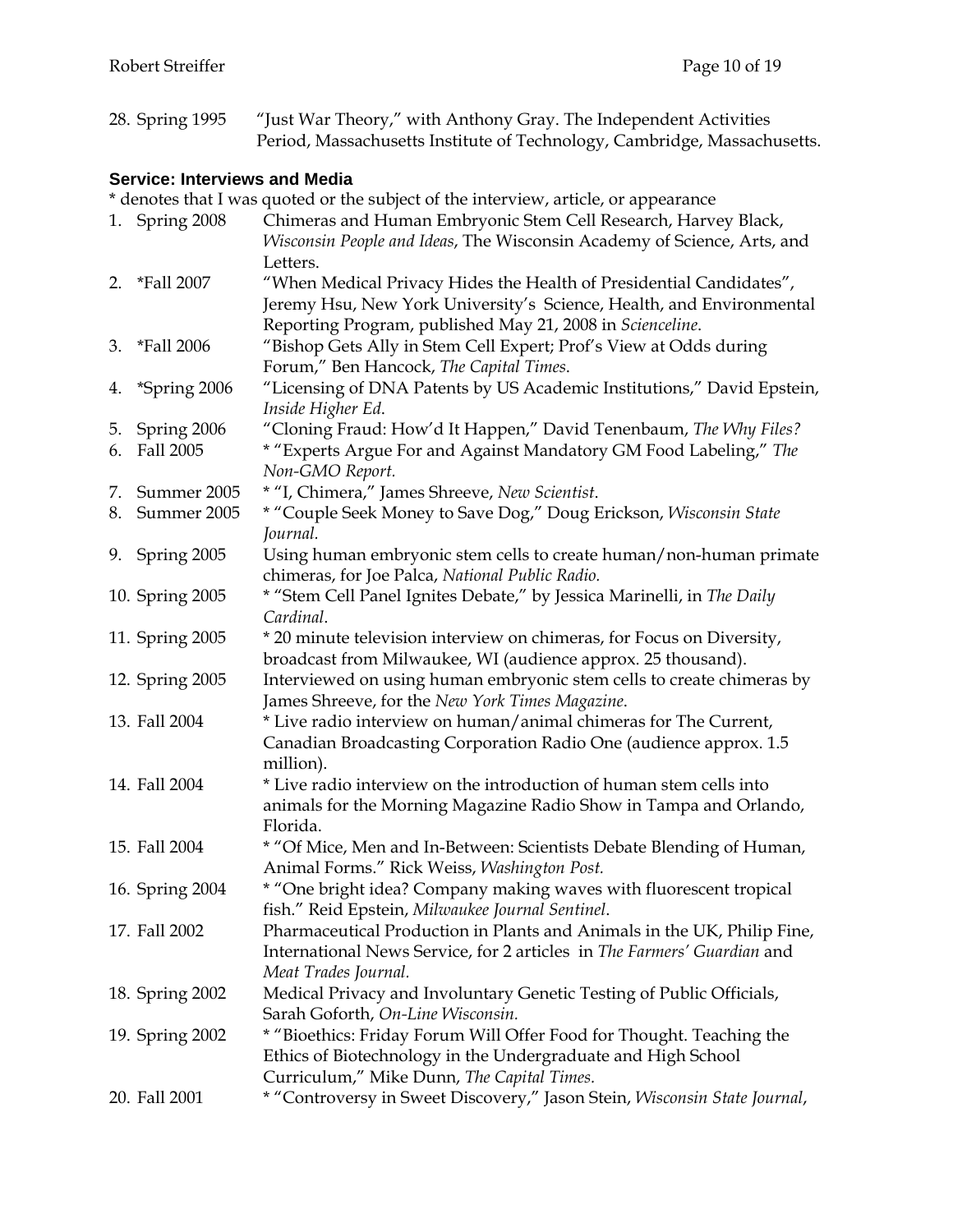|                 | November 4, 2002.                                                                                                                  |
|-----------------|------------------------------------------------------------------------------------------------------------------------------------|
| 21. Spring 2001 | * "The Ethics of Modern Science," by David Simon, The Daily Cardinal,<br>September 12, 2001.                                       |
| 22. Spring 2001 | * On the ethics of gene-altered food, Mark Young, The Perpetual Notion                                                             |
|                 | Machine, WORT.                                                                                                                     |
| 23. Fall 2000   | On the impact of candidates Bush and Gore on biotechnology in                                                                      |
|                 | Wisconsin, Terry Mathens, The Capital Times.                                                                                       |
| 24. Fall 2000   | On state funding of biotechnology, Greg Weaver, The Indianapolis Star.                                                             |
| 25. Fall 2000   | * "Biotech? Let's think about it," in College of Letters and Science, Volume 6,                                                    |
|                 | Number 1.                                                                                                                          |
| 26. Fall 2000   | * "The Biotech Adventure," by M. Penn and B. Mattmiller, in On                                                                     |
|                 | Wisconsin, Winter 2000.                                                                                                            |
| 27. Fall 2000   | * "Wisconsin's Biotechnology Frontier: Current Trends and Future                                                                   |
|                 | Challenges in Research-Driven Economic Development, , Brian                                                                        |
|                 | Mattmiller, University Communications, for Provost Wiley's white paper                                                             |
| 28. Summer 2000 | on biotechnology.                                                                                                                  |
|                 | * "Pharming for the future: Genetically Altered Animals Produce Drugs -<br>and Potential Profits," Linda Falkenstein, The Isthmus. |
| 29. Summer 2000 | * "DNA Hid Our Deepest Secrets - Until Now," Joe Manning, The                                                                      |
|                 | Milwaukee Journal Sentinel.                                                                                                        |
| 30. Spring 2000 | * "Genetic Advances Raise Privacy Concerns," R. Seely, The Wisconsin                                                               |
|                 | State Journal, March 5, 2000.                                                                                                      |
| 31. Spring 2000 | * "Medical Ethics Program Branches Out," Biographical profile for                                                                  |
|                 | Wisconsin Week, Aaron Conklin, The Office of News and Public Affairs,                                                              |
|                 | UW-Madison.                                                                                                                        |
| 32. Spring 2000 | * "Public Universities Get Money to Attract High-Tech Industry," Peter                                                             |
|                 | Schmidt, The Chronicle of Higher Education.                                                                                        |
| 33. Spring 2000 | On ethical issues arising from biotechnology at the UW-Madison, Terry                                                              |
|                 | Devitt, Science Editor, The Office of News and Public Affairs, UW-                                                                 |
|                 | Madison.                                                                                                                           |
| 34. Fall 1999   | * FDA Public Hearing on Biotechnology, a news article for the UW<br>Biotech Bulletin.                                              |
|                 |                                                                                                                                    |
|                 |                                                                                                                                    |

# **Service: International**

| 1. Spring 2008         | The Council of the Agriculture, Food, and Human Values |
|------------------------|--------------------------------------------------------|
|                        | Society. Student Paper Competition Committee, Member.  |
| 2. Summer 2006-present | The Council of the Agriculture, Food, and Human Values |
|                        | Society. Council Member.                               |

# **Service: National**

| 1. Spring 2006-present | USDA Western Coordinating Committee 204 Animal Bioethics. |
|------------------------|-----------------------------------------------------------|
|                        | Committee Member.                                         |

# **Service: University**

| 1. Summer 2007         | Chancellor's Delegation to Beijing, China. Met with          |
|------------------------|--------------------------------------------------------------|
|                        | representatives from the Chinese Academy of Sciences, Peking |
|                        | University, Tsinghua University, the Worldwide Universities  |
|                        | Network, and the Wisconsin Alumni Association China.         |
| 2. Spring 2007-present | UW Letters and Sciences Animal Care and Use Committee        |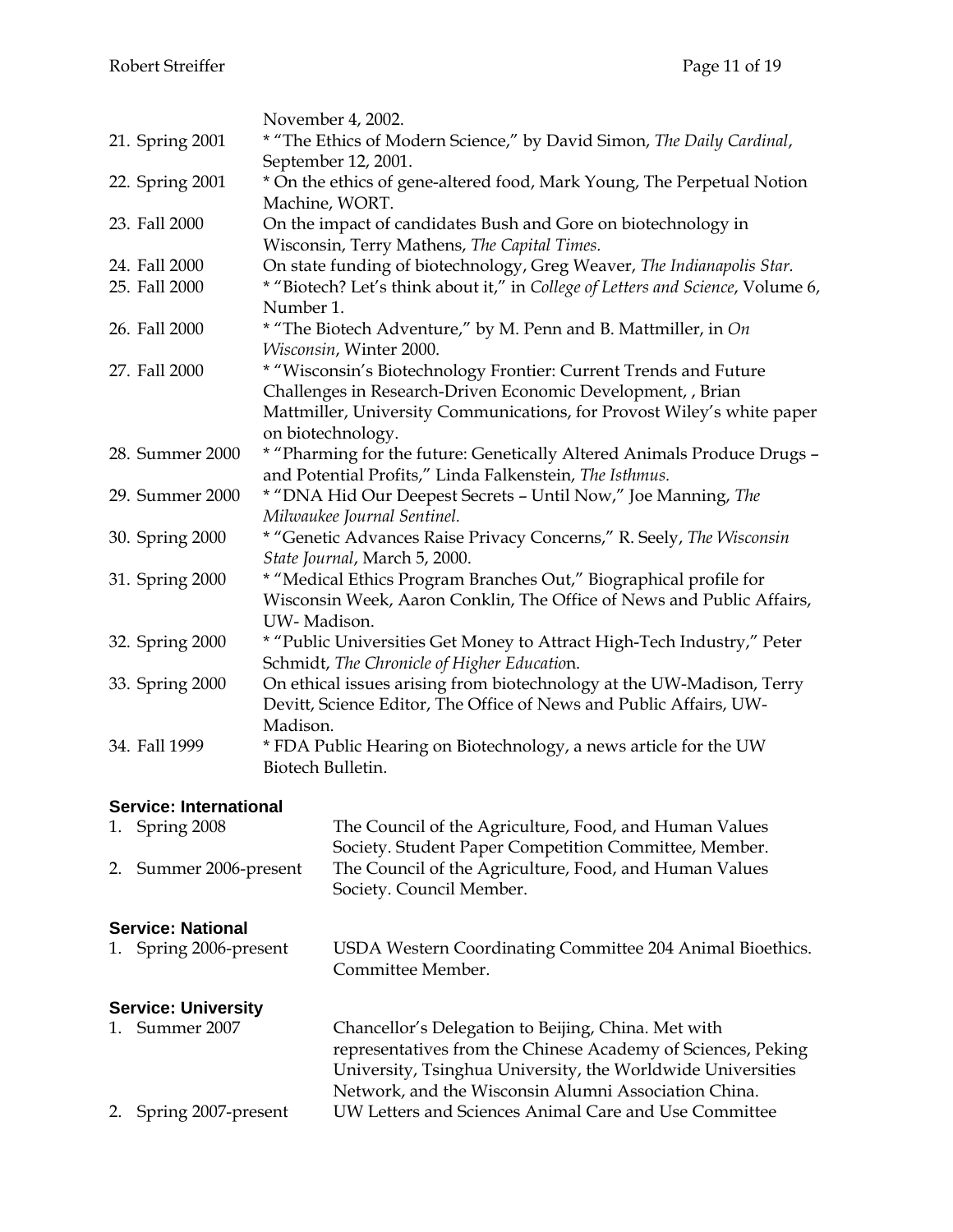|    | 3. Fall 2005-present         | UW Embryonic Stem Cell Research Oversight Committee<br>Chair, Subcommittee for the Development of the On-Line<br>Protocol Application Form<br>Chair, Subcommittee for Beta-testing<br>Chair, Subcommittee for Development of the Ethics and<br>Procedures Training Module |
|----|------------------------------|---------------------------------------------------------------------------------------------------------------------------------------------------------------------------------------------------------------------------------------------------------------------------|
| 4. | Fall 2000-present            | Hospital Ethics Committee, UW Hospital (3 hrs/month)                                                                                                                                                                                                                      |
| 5. | Fall 2000-present            | <b>Biotechnology Advisory Committee</b>                                                                                                                                                                                                                                   |
| 6. | Fall 2000                    | Letters and Sciences Advising Center (1 hr/week)                                                                                                                                                                                                                          |
| 7. | Fall 1999-Summer 2002        | Health Sciences Human Subjects Committee (2.5 hrs/week)                                                                                                                                                                                                                   |
|    | <b>Service: Departmental</b> |                                                                                                                                                                                                                                                                           |
| 1. | Spring 2007                  | Senator, Medical History and Bioethics                                                                                                                                                                                                                                    |
| 2. | Fall 2006                    | Alternate Senator, Medical History and Bioethics                                                                                                                                                                                                                          |
|    | 3. Spring 2006               | Oliver Prize Committee, chair.                                                                                                                                                                                                                                            |
|    | 4. Fall 2005-present         | Coordinator, Animal Bioethics Reading Group. Meets weekly                                                                                                                                                                                                                 |
| 5. | Fall 2005-present            | TA and Lecturer Policies, Procedures, and Review Committee,                                                                                                                                                                                                               |
|    |                              | Philosophy                                                                                                                                                                                                                                                                |
| 6. | Summer 2005-present          | Medical History and Bioethics Education Subcommittee,                                                                                                                                                                                                                     |
|    |                              | Medical History and Bioethics                                                                                                                                                                                                                                             |
|    | 7. Fall 2004-present         | Alternate Senator, Philosophy                                                                                                                                                                                                                                             |
| 8. | Fall 2003-Spring 2004        | Bioethics Search Committee, Medical History and Bioethics                                                                                                                                                                                                                 |
|    | 9. Spring 2002-present       | Coordinator, Bioethics Reading Group. Meets monthly.                                                                                                                                                                                                                      |
|    | 10. Fall 2001-Spring 2002    | Ethics Search Committee, Philosophy                                                                                                                                                                                                                                       |
|    | 11. Fall 2001                | Graduate Studies Committee, Philosophy                                                                                                                                                                                                                                    |
|    | 12. Fall 2001                | European History of Medicine Search Committee, Medical<br>History and Bioethics                                                                                                                                                                                           |
|    | 13. Fall 2001                | Appeals Committee, Philosophy                                                                                                                                                                                                                                             |
|    | 14. Fall 2001                | Grad Student/Faculty Conference Committee, Philosophy                                                                                                                                                                                                                     |
|    | 15. Fall 1999-Spring 2001    | Access and Accommodations Coordinator, Philosophy                                                                                                                                                                                                                         |
|    | 16. Fall 1999-Spring 2000    | Library Committee, Philosophy                                                                                                                                                                                                                                             |
|    |                              |                                                                                                                                                                                                                                                                           |

# **Service: Other**

| Manuscript review, Journal of Agricultural and Environmental Values |
|---------------------------------------------------------------------|
| Manuscript review, Journal of Agricultural and Environmental Values |
| Manuscript review, Perspectives in Biology and Medicine             |
| Manuscript review, ActionBioscience.org, an online education        |
| resource of the American Institute of Biological Sciences (AIBS)    |
| Manuscript review, The Journal of Agricultural and Human Values     |
| Comments on Senator Brownback's Bill on to prohibit human           |
| chimeras, provided for the Coalition for Advancement of Medical     |
|                                                                     |
| Manuscript review, The Journal of Agricultural and Human Values     |
| Manuscript review, The Journal of Agricultural and Human Values     |
|                                                                     |
|                                                                     |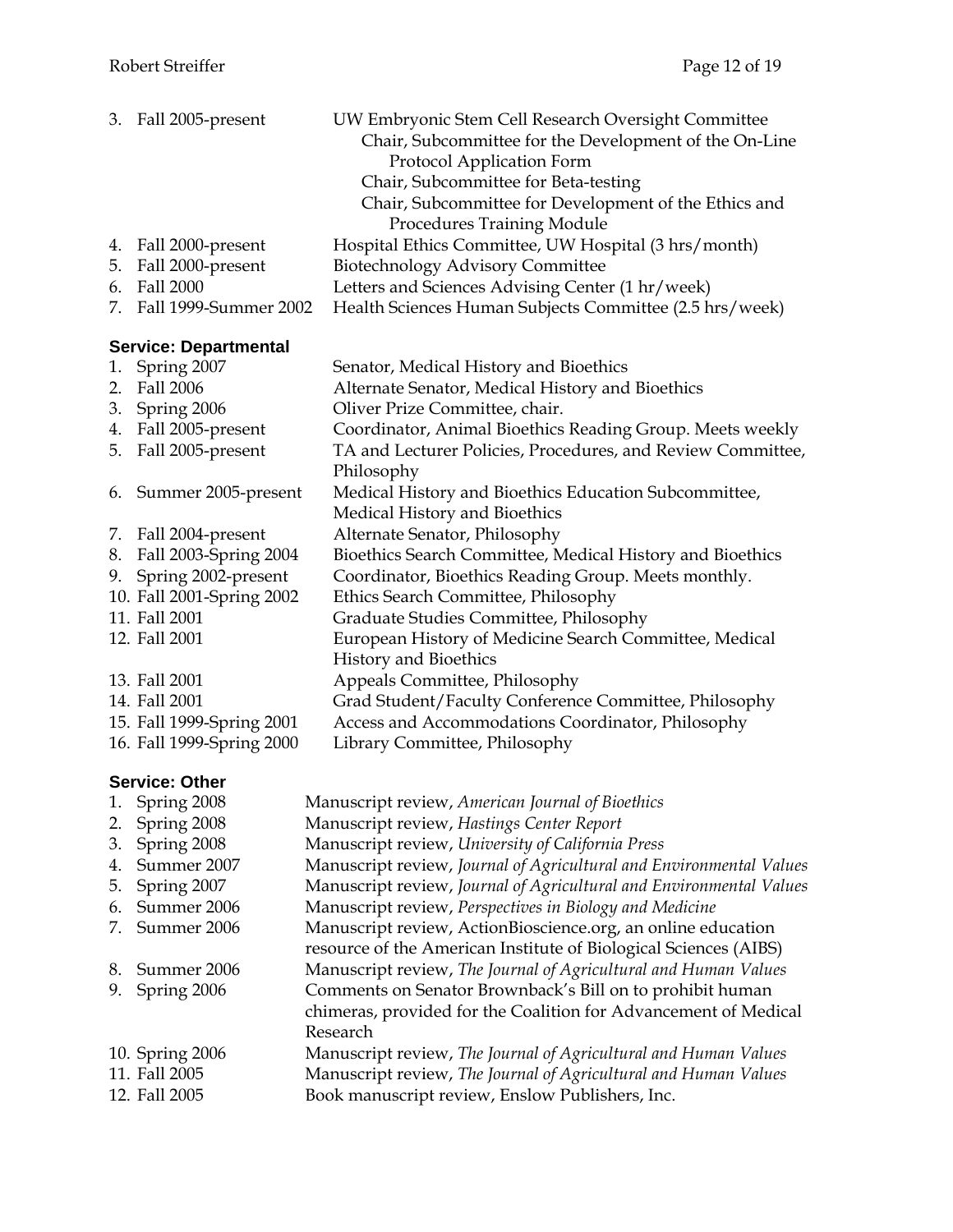| 13. Summer 2005       | Book manuscript review, Springer                                    |
|-----------------------|---------------------------------------------------------------------|
| 14. Spring 2004       | Manuscript review, The Journal of Agricultural and Human Values     |
| 15. Spring 2004       | Manuscript review, the Council for Agricultural Sciences and        |
|                       | Technology                                                          |
| 16. Spring 2004       | Manuscript review, The Journal of Agricultural and Environmental    |
|                       | Values                                                              |
| 17. Spring 2004       | Manuscript review, The Hastings Center Report                       |
| 18. Fall 2003         | Manuscript review, The Journal of Global Environmental Issues       |
| 19. Fall 2001-present | Faculty advisor, Undergraduate Bioethics Student Organization       |
| 20. Spring 2001       | Presentation on "Ethics and Agricultural Biotechnology," for the    |
|                       | State of Wisconsin Assembly, Staff Training Program                 |
| 21. Spring 2001       | Book manuscript review, UW Press                                    |
| 22. Spring 2001       | Reviewed 3 manuscripts for Bioscience                               |
| 23. Fall 2000         | Facilitator, Engaged Institutions' Role in Biotechnology Education, |
|                       | Iowa State University                                               |

# **Teaching: Courses Taught**

|    | 1. Spring 2008  | PHIL 999; Independent study on bioethics and state neutrality, 3 credits, 1 |
|----|-----------------|-----------------------------------------------------------------------------|
|    |                 | graduate student.                                                           |
|    | 2. Spring 2008  | MHB 999 / HORT 875; AGRON 875; Research Ethics, 1 credit, 16 graduate       |
|    |                 | students.                                                                   |
| 3. | Spring 2008     | MHB/PHIL/AGRON/RUR SOC 565; The Ethics of Modern Biotechnology;             |
|    |                 | 3 credits, 27 undergraduates, 1 graduate student.                           |
| 4. | Spring 2008     | MHB 558 / PHIL 558; Ethical Issues Arising from Biomedical Technology;      |
|    |                 | 3 credits, 47 students; taught jointly with Norm Fost.                      |
| 5. | Fall 2007       | PHIL 941: Topics in Environmental Ethics, 3 credits, 8 graduate students.   |
| 6. | Fall 2007       | PHIL 341; Contemporary Moral Issues; 4 credits, 71 students.                |
| 7. | Spring 2007     | PHIL / IES 441; Environmental ethics; 4 credits, 73 students.               |
| 8. | Spring 2007     | MHB 565, The Ethics of Modern Biotechnology; 3 credits, 22                  |
|    |                 | undergraduate students, 1 graduate student.                                 |
| 9. | Fall 2006       | MHB 999, Research Ethics; 1 credit, 16 graduate students. Course            |
|    |                 | coordinator; taught jointly with Sara Patterson and James Coors.            |
|    | 10. Fall 2006   | PHIL 341, Contemporary Moral Issues; 4 credits, 80 students.                |
|    | 11. Spring 2006 | MHB 565, The Ethics of Modern Biotechnology; 3 credits, 26 undergraduate    |
|    |                 | students, 2 graduate students.                                              |
|    | 12. Spring 2006 | MHB 558, Ethical Issues Arising from Biomedical Technology; 3 credits, 47   |
|    |                 | students; with Norm Fost and Julie Fagan.                                   |
|    | 13. Fall 2005   | PHIL 341, Contemporary Moral Issues; 4 credits, 75 students                 |
|    | 14. Fall 2005   | PHIL 541/581: Modern Ethical Theories, 3 credits, 20 students               |
|    | 15. Spring 2005 | Agronomy 375, Biodiversity Conservation and Sustainable Development:        |
|    |                 | Concepts and Applications in China, 1 credit, 82 students, taught jointly   |
|    |                 | with faculty.                                                               |
|    | 16. Spring 2005 | MHB 565, The Ethics of Modern Biotechnology, 3 credits, 23 students         |
|    | 17. Fall 2004   | PHIL 941, Graduate Seminar in Ethical Theory, 3 credits, 14 students        |
|    | 18. Fall 2004   | MHB 559/PHIL 543, The Ethics of Abortion, 3 credits, 24 students            |
|    | 19. Spring 2004 | PHIL 341, Contemporary Moral Issues, 4 credits, 63 students                 |
|    | 20. Fall 2003   | PHIL 341, Contemporary Moral Issues, 4 credits, 75 students                 |
|    | 21. Fall 2003   | MHB 565, The Ethics of Modern Biotechnology, 3 credits, 33 students.\       |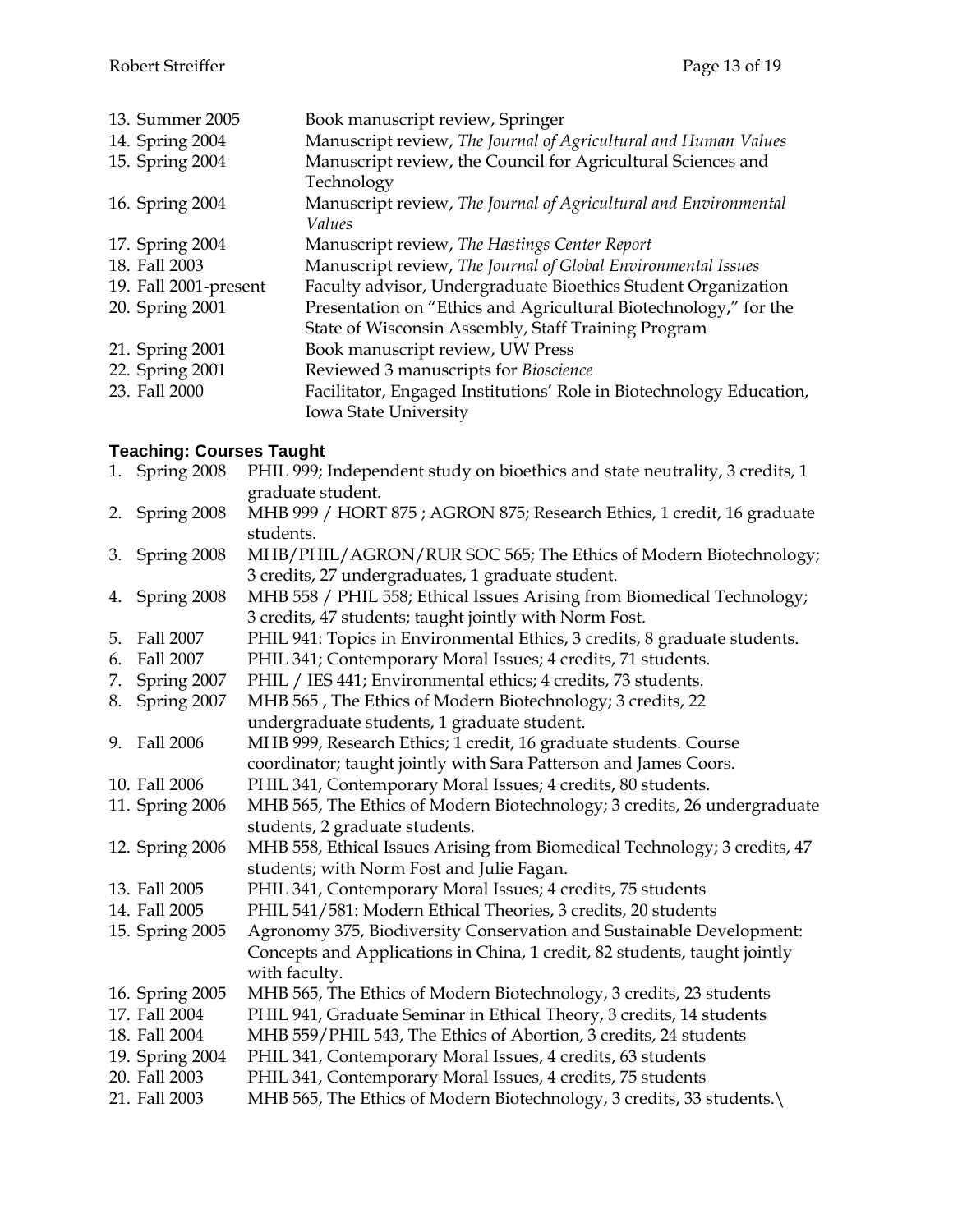| 22. Spring 2003 | Patient, Doctor, and Society, Ethics Coordinator, 3 lectures                   |
|-----------------|--------------------------------------------------------------------------------|
| 23. Spring 2003 | MHB 734, Contemporary Issues in Bioethics, 3 credits, 1 grad student           |
| 24. Spring 2003 | MHB 558, Introduction to Ethical Problems Raised by Biomedical                 |
|                 | Technology, 3 credits, 60 students. I did approximately 4 lectures.            |
| 25. Fall 2002   | PHIL 341, Contemporary Moral Issues, 4 credits, 90 students. Taught            |
|                 | honors discussion section as well, 4 students.                                 |
| 26. Fall 2002   | Patient, Doctor, and Society, Ethics Coordinator                               |
| 27. Fall 2002   | MHB 565, The Ethics of Modern Biotechnology, 3 credits, 18 undergraduate       |
|                 | students, 3 grad students                                                      |
| 28. Spring 2002 | PHIL 955, Rawls, 3 credits, 13 grad students                                   |
| 29. Spring 2002 | Patient, Doctor, and Society, Ethics Coordinator, 1 lecture                    |
| 30. Spring 2002 | MHB 559/PHIL 543, The Ethics of Abortion, 3 credits, 27 students               |
| 31. Fall 2001   | MHB 565, The Ethics of Modern Biotechnology, 4 credits, 8 undergraduate        |
|                 | students, 3 grad students                                                      |
| 32. Fall 2001   | Patient, Doctor, and Society, Ethics Coordinator                               |
| 33. Spring 2001 | MHB 565, The Ethics of Modern Biotechnology, 4 credits, 5 undergraduate        |
|                 | students, 3 grad students                                                      |
| 34. Spring 2001 | Patient, Doctor, and Society, Ethics Coordinator, 3 lectures                   |
| 35. Fall 2000   | PHIL 241, Introductory Ethics, 4 credits, 100 students                         |
| 36. Spring 2000 | PHIL 941, Graduate Seminar in Ethical Theory, 3 credits, 15 grad students      |
| 37. Spring 2000 | MHB 558 Introduction to Ethical Problems Raised by Biomedical                  |
|                 | Technology, 3 credits, 60 students. I did 4 lectures and led discussion for 15 |
|                 | students                                                                       |
| 38. Fall 1999   | MHB 905 Bioethics and the Law, taught with Alta Charo, 3 credits, 25 grad      |
|                 | students                                                                       |

### **Teaching: Guest Lectures**

| 1. Fall 2007  | "Ethics in Another Country: Yaks, Compensation, and Ethics" China IGERT       |
|---------------|-------------------------------------------------------------------------------|
|               | Program, $1\frac{1}{2}$ hrs, 8 graduate students.                             |
| 2. Fall 2007  | "Veterinary Medical Ethics: Current Issues" Veterinary Medical Ethics, Daryl  |
|               | Buss, Department of Veterinary Medicine. 2 hrs, 60 students                   |
| 3. Fall 2007  | "The Ethics of Human Embryonic Stem Cell Research" Exploring Technology       |
|               | and Science, Society and Environment. Juliet Fox and Charles Bomar,           |
|               | University of Wisconsin-Stout. 55 minutes, 220 students.                      |
| 4. Fall 2007  | "Biotechnology and Enhancing the Human Body" Honors Technology Class,         |
|               | Juliet Fox, University of Wisconsin-Stout, 2 hrs, 30 students.                |
| 5. Fall 2007  | "The Ethics of Human Cloning" General Ethics, Timothy Shiell, University of   |
|               | Wisconsin-Stout. 55 minutes, 35 students.                                     |
| 6. Fall 2007  | "Agricultural Biotechnology." The Masters in Biotechnology Program. 3 hrs,    |
|               | 25 students.                                                                  |
| 7. Fall 2007  | "Human Subjects Research Ethics." AHABS 942-873: Research Ethics and          |
|               | Survival Skills, Dale Bjorling, Animal Health and Behavioral Sciences. 2 hrs, |
|               | 30 students.                                                                  |
| 8. Fall 2007  | "Introduction to Animal Bioethics: Theory and Cases." Veterinary Medical      |
|               | Ethics, Daryl Buss, Department of Veterinary Medicine. 2 hrs, 85 students.    |
| 9. Fall 2006  | "Research Ethics." Professional Development Seminar, Zoology, Tony Ives, 1    |
|               | hr, 15 graduate students.                                                     |
| 10. Fall 2006 | "Research Ethics." Moral Philosophy and the Holocaust, Claudia Card,          |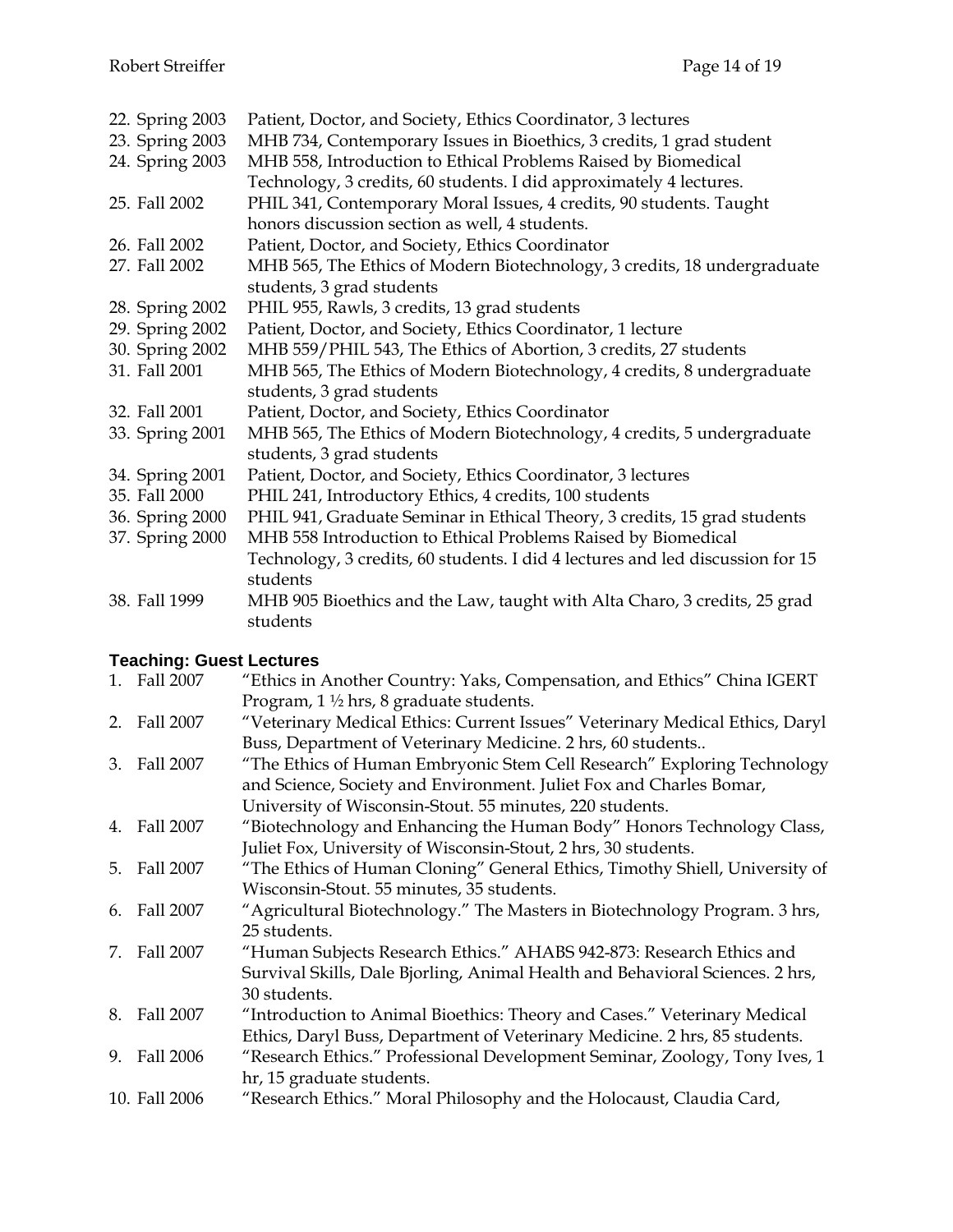|                 | Philosophy, 1.25 hrs, 20 students.                                                 |
|-----------------|------------------------------------------------------------------------------------|
| 11. Fall 2006   | "Ethical Issues in Human Embryonic Stem Cell Research." Professional               |
|                 | Development Seminar, Mike Cox, Biochemistry, 1 hr, 16 graduate students.           |
| 12. Fall 2005   | "Introduction to Animal Bioethics: Theory and Cases." Veterinary Medical           |
|                 | Ethics, Daryl Buss, Department of Veterinary Medicine. 2 hrs, 80 students.         |
| 13. Fall 2006   | "Agricultural Biotechnology." The Masters in Biotechnology Program. 6 hrs,         |
|                 | 25 masters students.                                                               |
| 14. Fall 2006   | "Introduction to Ethical Theory and Ethical Reasoning." Veterinary Medical         |
|                 | Ethics, Daryl Buss, Department of Veterinary Medicine. 1 hr, 80 students.          |
| 15. Summer      | "Ethics and Genetics in GATTACA." Summer Research Program, Center for              |
| 2006            |                                                                                    |
|                 | Biology Education, Janet Bradshaw. $1\frac{1}{2}$ hrs, 35 students.                |
| 16. Spring 2006 | "World Hunger and Agricultural Biotechnology." Agricultural and Applied            |
|                 | Economics 350: World Hunger and Malnutrition, Kenneth Shapiro. 1 1/4 hrs,          |
|                 | 90 students.                                                                       |
| 17. Spring 2006 | "Human/Animal Stem Cell Chimeras." Bacteriology 531: Undergraduate                 |
|                 | Seminar in Bacteriology, Robin Kurtz, Bacteriology, 1 hr, 25 students.             |
| 18. Spring 2006 | "Human/Animal Stem Cell Chimeras." The Masters in Biotechnology                    |
|                 | Program. 3/4 hrs, 22 students.                                                     |
| 19. Spring 2006 | "Agricultural Biotechnology." The Masters in Biotechnology Program. $2\frac{1}{2}$ |
|                 | hrs, 22 students.                                                                  |
| 20. Spring 2006 | "Introduction to Ethical Theory and Ethical Reasoning." Bacteriology 531:          |
|                 | Undergraduate Seminar in Bacteriology, Robin Kurtz, Bacteriology, 1 hr, 25         |
|                 | students.                                                                          |
| 21. Fall 2005   | "Human Subjects Research Ethics." AHABS 942-873: Research Ethics and               |
|                 | Survival Skills, Dale Bjorling, Animal Health and Behavioral Sciences. 2 hrs,      |
|                 | 23 students.                                                                       |
| 22. Fall 2005   | "Introduction to Animal Bioethics: Theory and Cases." Veterinary Medical           |
|                 | Ethics, Daryl Buss, Department of Veterinary Medicine. 2 hrs, 80 students.         |
| 23. Fall 2005   | "Ethical Theory, Ethical Reasoning, and Strategies for the Analysis of Case        |
|                 | Studies." CALS 155: Freshman Seminar, Robert Ray. 1 hr on-line lecture, 80         |
|                 | students.                                                                          |
| 24. Fall 2005   | "Introduction to Ethical Theory and Ethical Reasoning." Veterinary Medical         |
|                 | Ethics, Daryl Buss, Department of Veterinary Medicine. 1 hr, 80 students.          |
| 25. Fall 2005   | "Rationing and the Allocation of Scarce Medical Resources." Patient, Doctor,       |
|                 | and Society, $2nd$ year medical students. 1 $\frac{1}{4}$ hrs, 150 students.       |
| 26. Spring 2005 | "Truth-Telling." 3 <sup>rd</sup> year pediatrics rotation. 1 hr, 12 students.      |
| 27. Spring 2005 | "Human Stem Cells and Chimeras." Bacteriology 531: Undergraduate                   |
|                 | Seminar in Bacteriology, Robin Kurtz. 1 hr, 25 students.                           |
| 28. Spring 2005 | "Introduction to Ethical Reasoning and Research Ethics." N802: Seminar in          |
|                 | Research Ethics, Sue Heidrich, School of Nursing. 2 hrs, 15 students.              |
| 29. Fall 2004   | "Human Subjects Research Ethics." AHABS 942-873: Research Ethics and               |
|                 | Survival Skills, Dale Bjorling, Animal Health and Behavioral Sciences. 2 hrs,      |
|                 | 20 students.                                                                       |
| 30. Fall 2004   | "Introduction to Animal Bioethics: Theory and Cases." Veterinary Medical           |
|                 | Ethics, Daryl Buss, Department of Veterinary Medicine. 2 hrs, 80 students.         |
| 31. Fall 2004   | "Introduction to Ethical Theory and Ethical Reasoning." Veterinary Medical         |
|                 | Ethics, Daryl Buss, Department of Veterinary Medicine. 1 hr, 80 students.          |
| 32. Fall 2004   | "Food Sciences, Ethics, and Modern Biotechnology." Food Science 120: The           |
|                 |                                                                                    |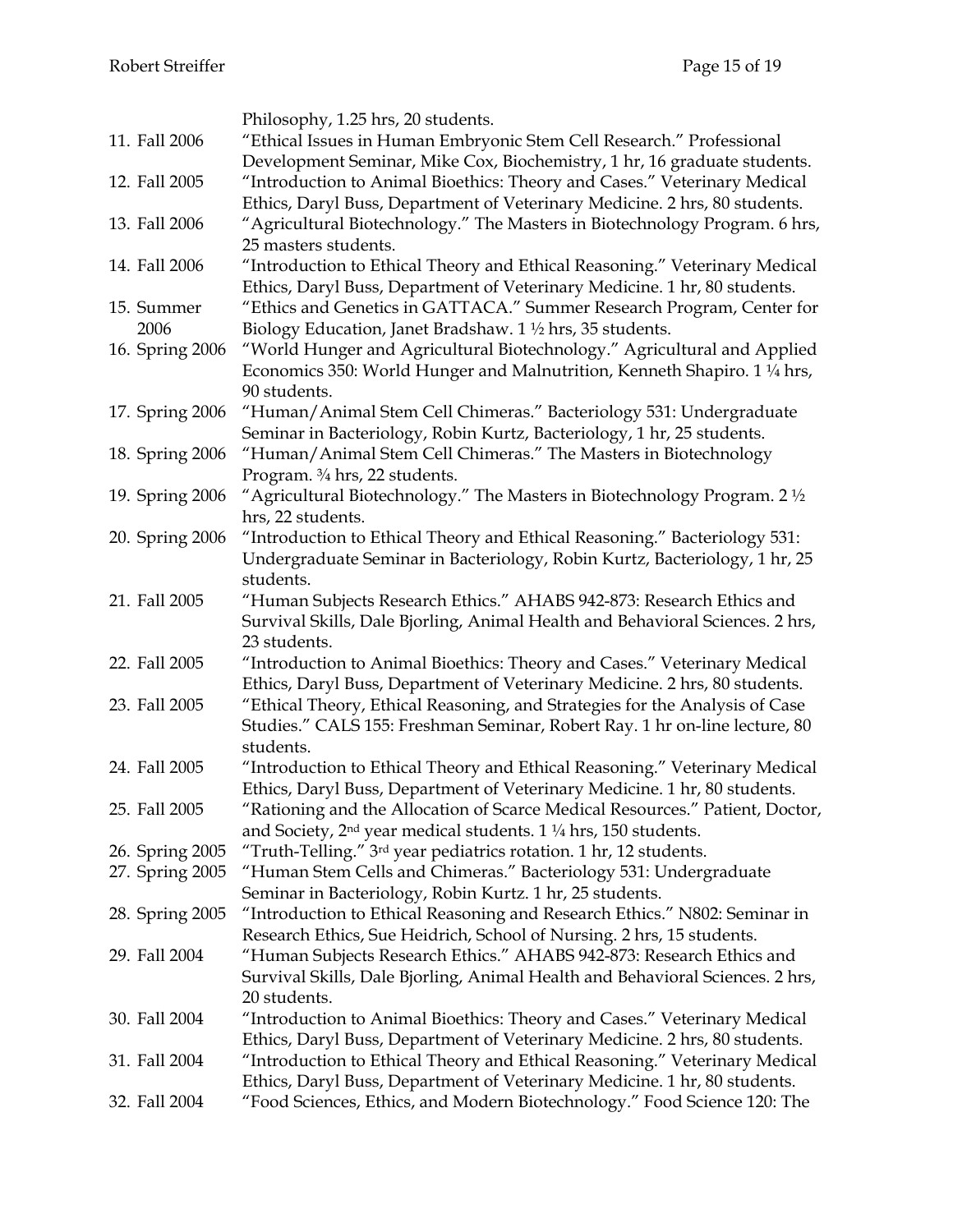|                 | Science of Food, Barb Ingham. 1 hr, 50 classroom students, 1,250 distance                                                  |
|-----------------|----------------------------------------------------------------------------------------------------------------------------|
|                 | learning students.                                                                                                         |
| 33. Fall 2004   | "Ethical Theory, Moral Reasoning, and Analyzing Cases." CALS 155:<br>Freshman Seminar, Richard Barrows. 1 hr, 80 students. |
| 34. Fall 2004   | "Introduction to Ethical Theory and Ethical Reasoning." N802: Seminar in                                                   |
|                 | Research Ethics, Sue Heidrich, School of Nursing. 2 hrs, 15 students.                                                      |
| 35. Spring 2004 | "Human Embryonic Stem Cells, Chimeras, and Moral Status." The                                                              |
|                 | University of Wisconsin-Parkside's Research Experiences for                                                                |
|                 | Undergraduates.                                                                                                            |
|                 |                                                                                                                            |
| 36. Spring 2004 | "Informed Consent." Patient, Doctor, and Society.                                                                          |
| 37. Spring 2004 | "World Hunger and Agricultural Biotechnology." Agricultural and Applied                                                    |
|                 | Economics 350: World Hunger and Malnutrition, Kenneth Shapiro. 1 hr, 80                                                    |
|                 | students.                                                                                                                  |
| 38. Spring 2004 | "Moral Luck." PHIL 541: Modern Ethical Theories, Russ Shafer-Landau, 1 1/4                                                 |
|                 | hrs, 20 students.                                                                                                          |
| 39. Spring 2004 | "Kant's Categorical Imperative." PHIL 241: Introductory Ethics, Claudia                                                    |
|                 | Card. 1 hr, 80 students.                                                                                                   |
| 40. Spring 2004 | "Ethical Issues in Human Embryonic Stem Cell Research." PHIL 341:                                                          |
|                 | Contemporary moral Issues, Harry Brighouse. 1 hr, 80 students.                                                             |
| 41. Fall 2003   | "Ethical Theory, Moral Reasoning, and Analyzing Cases." CALS 155:                                                          |
|                 | Freshman Seminar, Richard Barrows. 1 hr, 80 students.                                                                      |
| 42. Fall 2003   | "Introduction to Animal Bioethics: Theory and Cases." Veterinary Medical                                                   |
|                 | Ethics, Daryl Buss, Department of Veterinary Medicine. 2 hrs, 80 students.                                                 |
| 43. Fall 2003   | "Introduction to Ethical Theory and Ethical Reasoning." Veterinary Medical                                                 |
|                 | Ethics, Daryl Buss, Department of Veterinary Medicine. 1 hr, 80 students.                                                  |
| 44. Fall 2003   | "Introduction to Ethical Theory and Ethical Reasoning." N802: Seminar in                                                   |
|                 | Research Ethics, Sue Heidrich. 2 hrs, 15 students.                                                                         |
| 45. Fall 2003   | "Agricultural Biotechnology." The Masters in Biotechnology Program. $1\frac{1}{2}$                                         |
|                 | hrs, 25 students.                                                                                                          |
|                 |                                                                                                                            |
| 46. Spring 2003 | "Zambia, GM Food, and Starving the Poor." Agricultural and Applied                                                         |
|                 | Economics 350: World Hunger and Malnutrition, Kenneth Shapiro. 1 hr, 80                                                    |
|                 | students.                                                                                                                  |
| 47. Fall 2002   | "Introduction to Animal Bioethics: Theory and Cases." Veterinary Medical                                                   |
|                 | Ethics, Daryl Buss, Department of Veterinary Medicine. 11/2 hrs, 240                                                       |
|                 | students.                                                                                                                  |
| 48. Fall 2002   | "Introduction to Ethical Theory and Ethical Reasoning." Veterinary Medical                                                 |
|                 | Ethics, Daryl Buss, Department of Veterinary Medicine. 1 hr, 240 students.                                                 |
| 49. Fall 2002   | "Ethical Theory, Moral Reasoning, and Analyzing Cases." CALS 155:                                                          |
|                 | Freshman Seminar, Richard Barrows. 1 hr, 80 students.                                                                      |
| 50. Fall 2002   | "Introduction to Ethical Theory and Ethical Reasoning." N802: Seminar in                                                   |
|                 | Research Ethics, Sue Heidrich, School of Nursing. 2 hrs, 15 students.                                                      |
| 51. Spring 2002 | "Biotechnology in Medicine and Agriculture." MHB 558: Ethical Issues                                                       |
|                 | Raised by Biomedical Technology, Dan Wikler. 1 1/4 hrs, 60 students.                                                       |
| 52. Fall 2001   | "Ethical Theory, Moral Reasoning, and Analyzing Cases." CALS 155:                                                          |
|                 | Freshman Seminar, Richard Barrows. 1 hr, 80 students.                                                                      |
| 53. Fall 2001   | "The Ethics of Human Embryonic Stem Cell Research." Southwestern                                                           |
|                 | Technical College Nursing Program. 2 hrs.                                                                                  |
| 54. Spring 2001 | "The Ethical Basis upon which to Allocate Scare Medical Commodities."                                                      |
|                 |                                                                                                                            |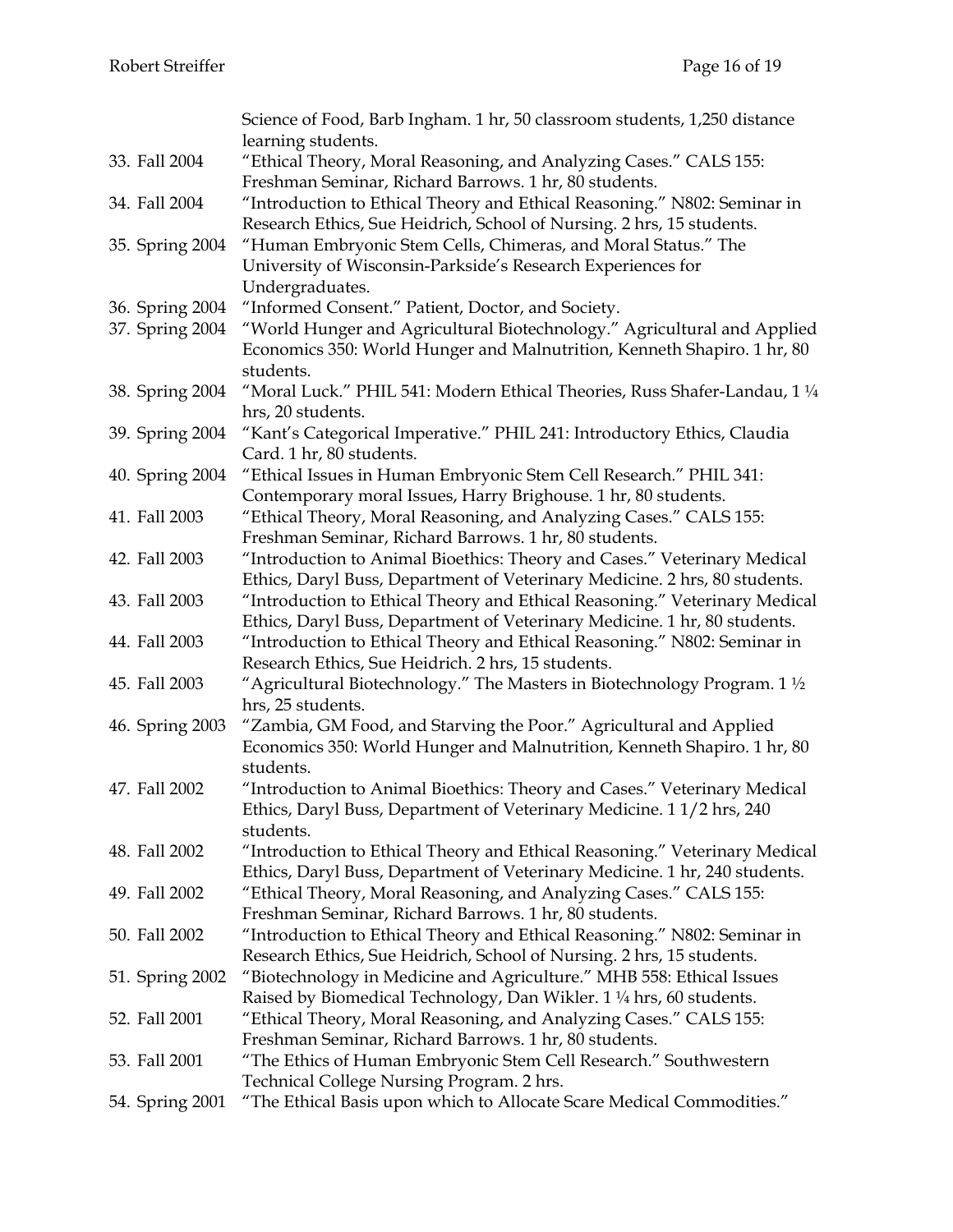|                 | N105: Introduction to Health Care Systems, Patricia Brennen, School of<br>Nursing.                                                                    |
|-----------------|-------------------------------------------------------------------------------------------------------------------------------------------------------|
| 55. Spring 2001 | "Utilitarianism and Deontology in Medical Ethics." MHB 558: Ethical Issues<br>Raised by Biomedical Technology, Alan Weisbard. 1 1/2 hrs, 60 students. |
| 56. Spring 2001 | "Ethical Theory and its Role in Ethical Reasoning." The IRB Educational                                                                               |
|                 | Forum, UW-Madison Medical School.                                                                                                                     |
| 57. Spring 2001 | "Ethical Theory and Ethical Reasoning in the Medical Research Context."                                                                               |
|                 | N802: Seminar in Research Ethics, Patricia Becker. 2 hrs, 15 students.                                                                                |
| 58. Fall 2000   | "The Ethics of rDNA Research." Botany 960: Plant Physiology Seminar,                                                                                  |
|                 | Wayne Becker. $2 \frac{1}{2}$ hrs, 20 students.                                                                                                       |
| 59. Spring 2000 | "Health Care Rationing." N105: Introduction to Health Care Systems, Tom                                                                               |
|                 | Stenvig, School of Nursing.                                                                                                                           |
| 60. Spring 2000 | "Moral Reasoning and Research Ethics." N105: Introduction to Health Care                                                                              |
|                 | Systems, Tom Stenvig, School of Nursing.                                                                                                              |
| 61. Fall 1999   | "Kantian and Utilitarian Ethics, with Clinical Examples," with Dr. Norm                                                                               |
|                 | Fost. For the UW-Madison Medical School. (A brown bag lecture for pre-                                                                                |
|                 | clinical medical students.)                                                                                                                           |
| 62. Fall 1999   | "Moral Objectivity and the Ways of Being Good." PHIL 543: Special Topics in                                                                           |
|                 | Ethics, Harry Brighouse. 1 1/4 hrs, 15 students.                                                                                                      |
| 63. Fall 1999   | "High Cost Medical Technology and Public Health." N105: Introduction to                                                                               |
|                 | Health Care Systems, Tom Stenvig, School of Nursing.                                                                                                  |

### **Graduate Students: Research Assistants**

|    | 1. January 2003- | Alan Rubel, Ph. D. candidate in philosophy. Co-authored "Democratic      |
|----|------------------|--------------------------------------------------------------------------|
|    | August 2004      | Principles and Mandatory Labeling of Genetically Engineered Foods,"      |
|    |                  | published in Public Affairs Quarterly, "Choice Versus Autonomy in the GM |
|    |                  | Food Labeling Debate," published in AgBioForum, and "Respecting the      |
|    |                  | Autonomy of European and American Consumers: Defending Positive          |
|    |                  | Labels on GM Foods," published in the Journal of Agricultural and        |
|    |                  | Environmental Ethics.                                                    |
| 2. | January 2002-    | Sara Gavrell Ortiz, Ph. D. Candidate in philosophy. Sara wrote "Beyond   |
|    | January 2003     | Welfare: Animal Integrity, Animal Dignity, and Genetic Engineering,"     |
|    |                  | published in Ethics and the Environment.                                 |

3. Fall 2000- Spring 2001 Thomas Hedemann, Ph. D. candidate in philosophy. Co-authored "The Political Import of Intrinsic Objections to Genetically Engineered Food," published in the *Journal of Agricultural and Environmental Ethics.*

### **Graduate Students: Dissertation Committees**

| 1. Fall 2006-Summer | Kevin Brosnan. Evolutionary Theory and the Autonomy of Ethics. |  |  |
|---------------------|----------------------------------------------------------------|--|--|
| 2006                |                                                                |  |  |

- 2. Fall 2006-Spring 2006 Alan Rubel. *A Philosophical Account of Privacy*.
- 3. Summer 2005-Fall 2006 Ben Sachs. On aggregation and value incomparability.
- 1. Spring 2005-Spring 2006 Mark Mitchell. Rawls on Institutional Design.
- 2. Spring 2005-present Tasia Persson. On the problem of "dirty hands".
- 3. Spring 2004 Sara Chant. Composite Action.
- 4. Fall 2003-Fall 2007 Sara Gavrell Ortiz. On birthing ethics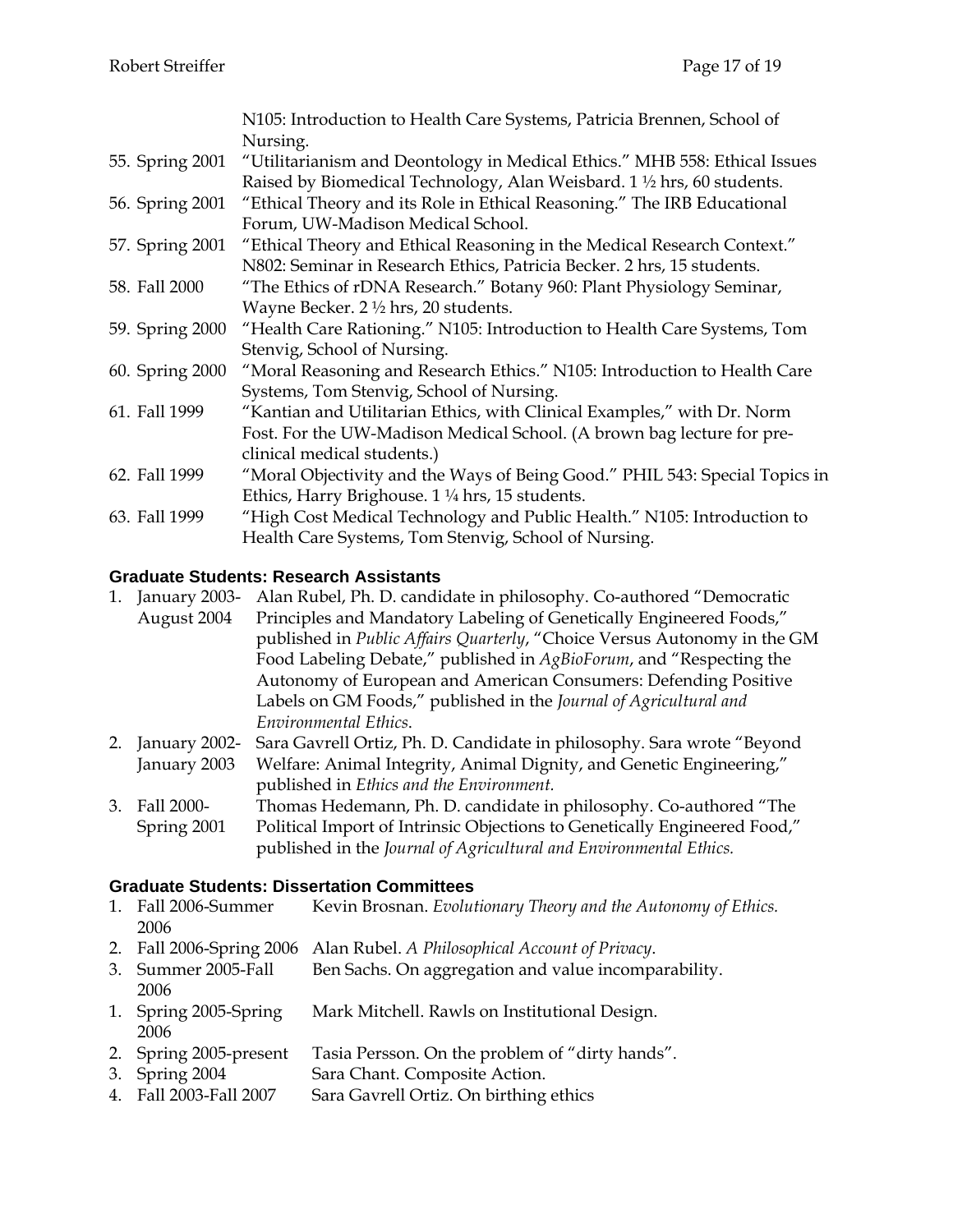| 5. Fall 2003-Fall 2006 | Matt Ferkany. On well being and liberal state neutrality.             |
|------------------------|-----------------------------------------------------------------------|
| 6. Spring 2003         | Colleen Harkins. On evil. (Prospectus committee only)                 |
| 7. Fall 2003           | Dale Murray. On libertarianism and a positive right to health care.   |
|                        | Murray is now an assistant professor of philosophy at Virginia        |
|                        | Commonwealth University.                                              |
| 8. Summer 2002         | Thomas Hedemann. On health as a Rawlsian social primary good.         |
|                        | Hedemann received his J.D. from Yale, where he served as              |
|                        | submissions editor and articles editor for the Yale Journal of Health |
|                        | Policy, Law, and Ethics. He now practices law at Axinn, Veltrop, and  |
|                        | Harkrider LLP.                                                        |

### **Graduate Students: Preliminary Committees**

- 1. Spring 2008 Ed Ellesson. Animal Rights, Animal Welfare, and Predation. (Chair)
- 2. Spring 2008 Hallie Liberto. Rawlsian Contractualism and Animal Rights
- 3. Spring 2007 David Killoren. Deontologize This
- 4. Spring 2007 Shahin Izadi. Thinking about Self-Worth for Social Justice: Problems and Possibilities
- 5. Spring 2007 Timothy Hansel. Sher's Attack on Informed-Desire Accounts of Well-Being
- 6. Spring 2007 Timothy Hansel. Shifting the Focus of Deliberative Democratic Theory
- 7. Spring 2007 Hallie Liberto. Abortion and the Non-Egalitarian State
- 8. Spring 2007 Jamie Ahlberg. Impairment and Disability in Nozick's Utopia
- 9. Fall 2006 David Killoren. On Moral Explanation and Forward-Leaning Moral Facts
- 10. Fall 2006 Rebecca Williams. On luck egalitarianism. (Chair)
- 11. Spring 2006 Tim Hansel. On luck egalitarianism. (Chair)
- 12. Spring 2006 Shahin Izadi. On the right to be saved. (Chair)
- 13. Spring 2006 Jaime Ahlberg. On justice and dependency. (Chair)
- 14. Spring 2005 March Mitchell. On Rawls and institutional design. On Leibniz's theory of justice.
- 15. Fall 2004 Fred Harrington. On the primacy of liberal autonomy over liberal diversity.
- 16. Fall 2004 Brad Majors. On moral realism and moral properties.
- 17. Spring 2003 Ethics Preliminary Committee: Ben Sachs; Sara Gavrell Ortiz; and Paul Dunn.
- 18. Fall 2002 Alan Rubel. On Rawls and the resolution of conflicts of basic liberties.
- 19. Fall 2001 Dan Shriro. On: the harm of death; Rawls' restriction on the scope of the theory of justice; and the Doctrine of Double Effect.
- 20. Fall 2001 Colleen Harkin. On: the explanation of resistance to the Nazis; Rawls' veil of ignorance; and psychological egoism.
- 21. Fall 2000 Thomas Hedemann. On: the definition of death; health as a Rawlsian social primary good; and weakness of will.
- 22. Fall 2000 Kevin Brosnan. On: evolutionary ethics, public school curricula, and the right to health care.
- 23. Fall 2000 Dale Murray. On secession from school districts, health care vouchers, and Spinoza's and Rousseau's political philosophies.

### **Graduate Students: Outside Reader for Dissertation Defense**

- 1. Spring 2008 Madeleine Arsenault. On Saying What We Mean.
- 2. Spring 2008 Dan Shriro. On secession and the right to non-intervention.
- 3. Spring 2007 Greg Novack. On unification and evidence.